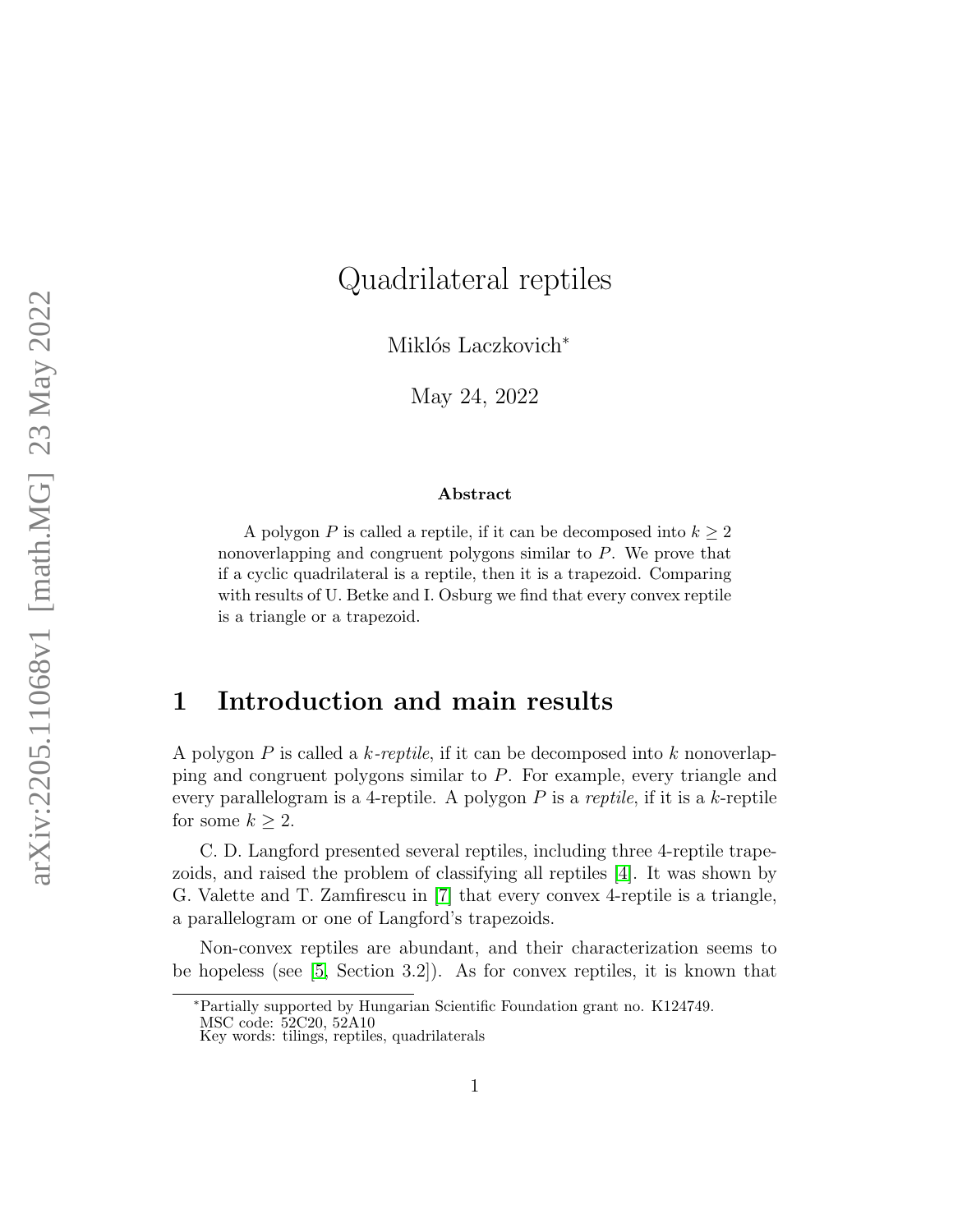they must be triangles or quadrilaterals (see  $[1]$  and  $[5, Satz 2.23]$  $[5, Satz 2.23]$ ). A large step towards the classification of convex reptiles was made by I. Osburg. She proved in [\[5,](#page-35-2) Satz 2.9 and Folgerung 3.2] that every quadrilateral reptile (convex or not) is either a trapezoid or a cyclic quadrilateral. In this note our aim is to prove the following.

<span id="page-1-1"></span>Theorem 1.1. If a cyclic quadrilateral is a reptile, then it is a trapezoid.

Comparing with Osburg's results we obtain the following corollaries (the first one was conjectured by J. Doyen and M. Landuyt in [\[2\]](#page-35-4)).

<span id="page-1-0"></span>Corollary 1.2. Every convex reptile is a triangle or a trapezoid.

Corollary 1.3. Every quadrilateral reptile (convex or not) is a trapezoid.

The characterization of reptile trapezoids remains open.

It follows from Corollary [1.2](#page-1-0) that the class of self-similar quadrilaterals is strictly larger than the class of quadrilateral reptiles. Indeed, one can show that every right kite (a kite with two right angles) is self-similar. On the other hand, according to Corollary [1.2](#page-1-0) a kite is not a reptile (!), unless it is a rhombus. Therefore, a right kite is self-similar but is not a reptile, unless it is a square.

The characterization of self-similar quadrilaterals seems to be open as well. It is also unsolved if self-similar convex pentagons exist or not. More is known about the even larger class of self-affine polygons. It is proved in [\[3\]](#page-35-5) that every convex quadrilateral is self-affine, and that self-affine convex pentagons do exist.

The structure of our proof of Theorem [1.1](#page-1-1) is the following. Let Q be a cyclic quadrilateral, and suppose that  $Q$  is a reptile. Then there is a polygon  $Q'$  similar to  $Q$  such that  $Q'$  can be tiled with congruent copies of  $Q$ . In the next section we show that already the existence of a tiling in a neighbourhood of the smallest angle of  $Q'$  implies that either  $Q$  is a trapezoid, or  $Q$  belongs to one of three families, each one depending on a single continuous parameter (see Theorem [2.1\)](#page-4-0).

In Section 3 we show that the quadrilaterals belonging to the first two families are not reptiles unless they are trapezoids. The proofs are relatively easy, using either number theoretical conditions (similar to the argument of [\[6\]](#page-35-6)) or a local argument similar to the proof of Theorem [2.1.](#page-4-0)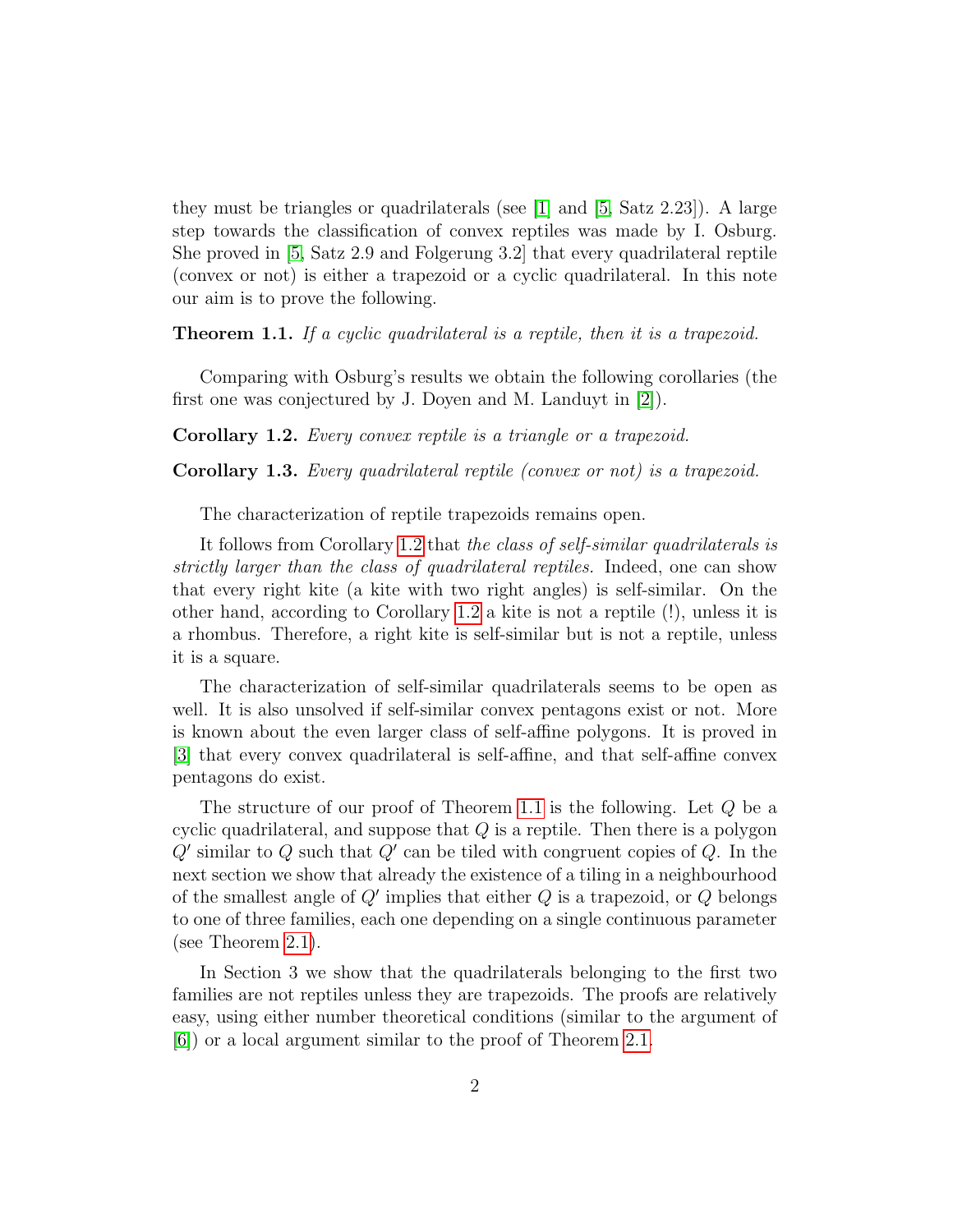<span id="page-2-0"></span>

The third family, denoted by  $\mathcal{F}_3$ , consists of the quadrilaterals with sides  $a, b, c, d$  such that  $c = d$  and the angles included between the sides  $a, b$  and between c, d are right angles. Assuming that  $c = d = 1$ , the elements of  $\mathcal{F}_3$ are determined by the length of a. The proof that the elements of  $\mathcal{F}_3$  are not reptiles (apart from the square) occupies the last two sections.

There are two reasons why this proof is more difficult than ruling out the other two families. First, the quadrilaterals belonging to  $\mathcal{F}_3$  tile the square, as Figure [1](#page-2-0) shows. Consequently, they tile the whole plane in such a way that several local tilings can be extended indefinitely, so the argument used in Theorem [2.1](#page-4-0) doesn't work. Also, the number theoretical arguments fail in the case when the side lengths of the quadrilateral are rational. There are infinitely many such quadrilaterals, corresponding to the rational solutions of  $a^2 + b^2 = 2$ . The special case  $a = 7/5$ ,  $b = 1/5$  (when  $a = 1 + 2b$ ) is particularly difficult to handle.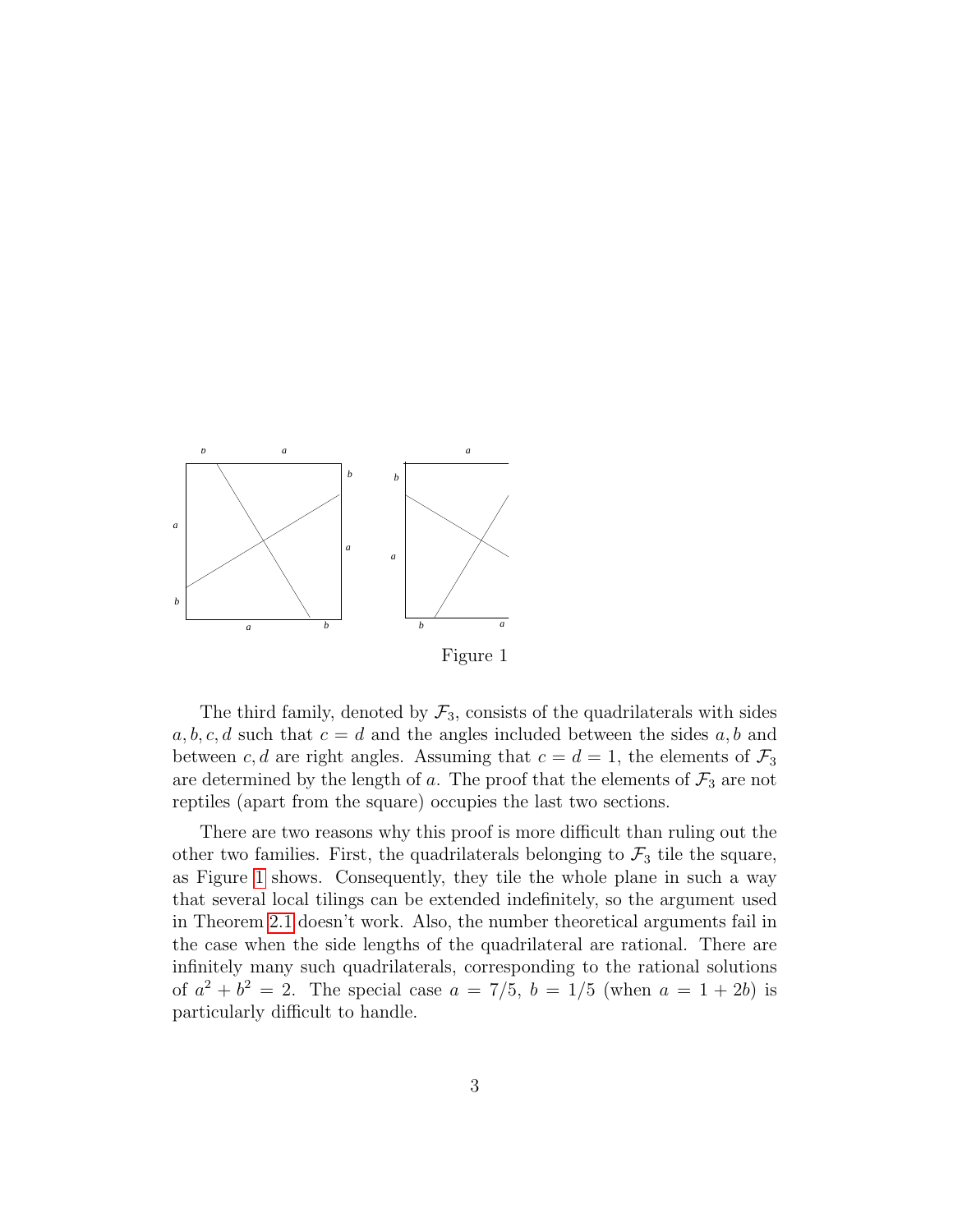In order to deal with the family  $\mathcal{F}_3$  we need a global view of the possible tilings. This is provided by Theorem [5.1.](#page-25-0) It says that if a quadrant is tiled with congruent copies of a quadrilateral belonging to  $\mathcal{F}_3$ , then the tiling is obtained by first tiling the quadrant by squares of side length  $a+b$ , and then tiling these squares as in Figure [1.](#page-2-0) From Theorem [5.1](#page-25-0) it is easy to infer that the elements of  $\mathcal{F}_3$  are not reptiles (except the square).

We conclude this section with some preliminary remarks. The segment with endpoints A and B is denoted by  $AB$ . We denote the length of the segment AB by AB.

Let  $Q$  be a cyclic quadrilateral, and suppose that  $Q$  is not a trapezoid. Let  $\alpha, \beta, \gamma, \delta$  be the angles of Q listed counterclockwise and such that  $\alpha$  is (one of) the smallest of the angles. Since  $\delta = \pi - \beta$  and  $\gamma = \pi - \alpha$ , this implies that  $\gamma$  is (one of) the largest of the angles; that is,  $\alpha \leq \beta \leq \gamma$  and  $\alpha \leq \delta \leq \gamma$ .

Since Q is not a trapezoid, we have  $\alpha \neq \beta$  and  $\alpha \neq \delta$ . Therefore, we have  $\alpha < \beta < \gamma$  and  $\alpha < \delta < \gamma$ .

In the sequel we fix the labeling of the vertices, angles and sides of Q as follows. The vertices  $A, B, C, D$  of Q are listed such that the angles of Q at the vertices  $A, B, C, D$  are  $\alpha, \beta, \gamma, \delta$ . The lengths of the sides of Q are a, b, c, d such that  $\overline{AB} = a$ ,  $\overline{BC} = b$ ,  $\overline{CD} = c$  and  $\overline{DA} = d$ . We also assume that  $a \geq d$ . (The case  $d \geq a$  can be reduced to  $a \geq d$  if we turn to a reflected copy of Q instead of Q, and swap  $\beta$  and  $\delta$ .)

<span id="page-3-0"></span>**Lemma 1.4.** We have  $a \geq d > b$  and  $a > c$ .

**Proof.** Since  $\alpha < \gamma = \pi - \alpha$ , we have  $\alpha < \pi/2 < \gamma$ . If  $d > \overline{BD}$  then, as angle of the triangle  $BCD$  at the vertex C equals  $\gamma > \pi/2$ , we have  $b < BD \le d$ .

Next suppose  $d < \overline{BD}$ . Let K denote the circumscribed circle of Q. Let  $ABD\measuredangle = \varepsilon$ . Since  $d < \overline{BD}$ , we have  $\varepsilon < \alpha$ . On the other hand we have  $\beta > \alpha$ , and thus there is a point E in the subarc of K with end points C and D such that  $ABE\measuredangle = \alpha$ . Then  $ABED$  is a trapezoid, and thus  $\overline{BE} = d$ . Now the angle of the triangle BCE at the vertex C is greater than  $\gamma > \pi/2$ , and thus  $b < \overline{BE} = d$ .

The proof of  $a > c$  is similar. (Note that the proof of  $d > b$  did not use  $a \geq d.$ )

<span id="page-3-1"></span>**Lemma 1.5.** If  $c \geq d$ , then  $\beta < 2\alpha$ .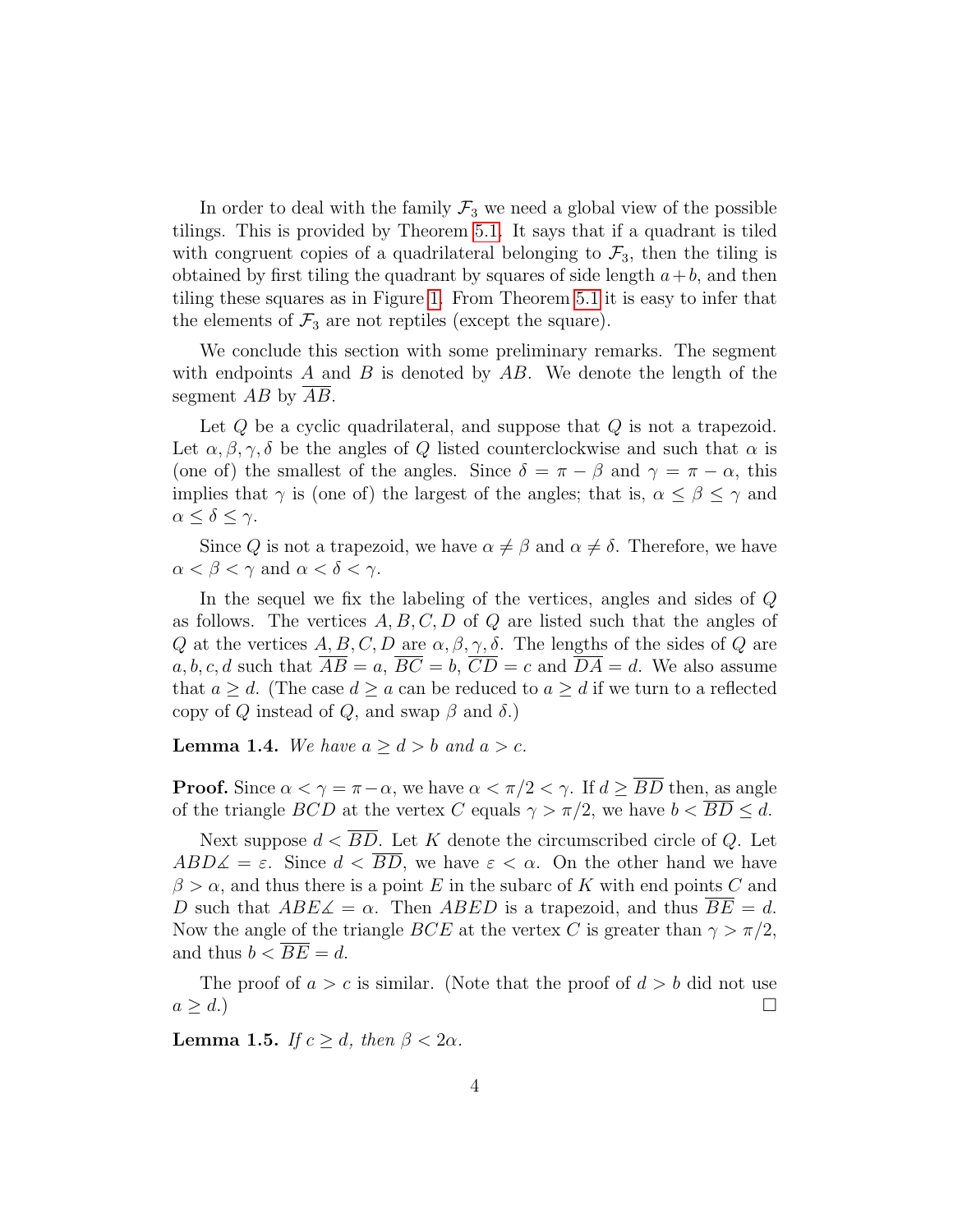**Proof.** Let  $ABD\measuredangle = \varepsilon$  and  $DBC\measuredangle = \zeta$ . Since Q is cyclic, we have  $DAC\measuredangle = \zeta$  $\zeta$ . Also,  $c \geq d$  implies  $\varepsilon \leq \zeta$ , and thus  $\beta = \varepsilon + \zeta \leq 2\zeta < 2\alpha$ .

#### 2 Reduction to one dimensional families

Let  $Q$  be a cyclic quadrilateral, and suppose that  $Q$  is not a trapezoid. We use the labeling of the angles, vertices and sides of Q as described in the previous section. In this section we prove the following.

<span id="page-4-0"></span>**Theorem 2.1.** If Q is a reptile, then one of the following statements is true.

- (i)  $\alpha = \pi/3$ ,  $\beta = \delta = \pi/2$  and  $\gamma = 2\pi/3$ .
- (ii)  $b = c$ ,  $\alpha = \pi/3$  and  $\gamma = 2\pi/3$ .
- (iii)  $c = d$ ,  $\beta = \pi/2$  and  $\delta = \pi/2$ .

**Proof.** Since Q is a reptile, there is a quadrilateral  $Q'$  similar to Q such that  $Q'$  can be tiled with at least two congruent copies of  $Q$ . We fix such a tiling, and fix the labeling of the angles and sides of the tiles. If  $T$  is a tile with vertices  $X, Y, V, W$ , then  $|XY|, |YV|, |VW|, |WX|$  denote the labels of the sides of T. That is, if  $|XY| = a$  then  $\overline{XY} = a$  and there are two possibilities: either  $|YV| = b$ ,  $|VW| = c$ ,  $|WX| = d$  and the angles of T at X, Y, V, W are  $\alpha, \beta, \gamma, \delta$ , or  $|YV| = d, |VW| = c, |WX| = b$  and the angles of T at X, Y, V, W are  $\alpha, \delta, \gamma, \beta$ . Note that if  $|XY| = a$  then  $\overline{XY} = a$ , but the converse is not necessarily true; it can happen, e.g., that  $\overline{XY} = a$  but  $|XY| = d$ . In this case, however, we must have  $a = d$ .

Labeling the angles has similar consequences. When we say, e.g., that a tile T has angle  $\beta$  at the vertex Y, then it implies that either  $|XY| = a$  and  $|YV| = b$ , or  $|XY| = b$  and  $|YV| = a$ .

The angle  $\alpha$  of  $Q'$  is packed with one single tile. We may assume that  $Q$ itself is this tile; that is,  $A$  is a vertex of  $Q'$ , and the sides  $AB$  and  $AD$  lie on consecutive sides of  $Q'$ .

Let  $U$  denote the union of the boundaries of the tiles. We say that a segment  $S \subset U$  is maximal if, for every segment  $S'$  with  $S \subset S' \subset U$  we have  $S' = S$ . We consider three cases and several subcases.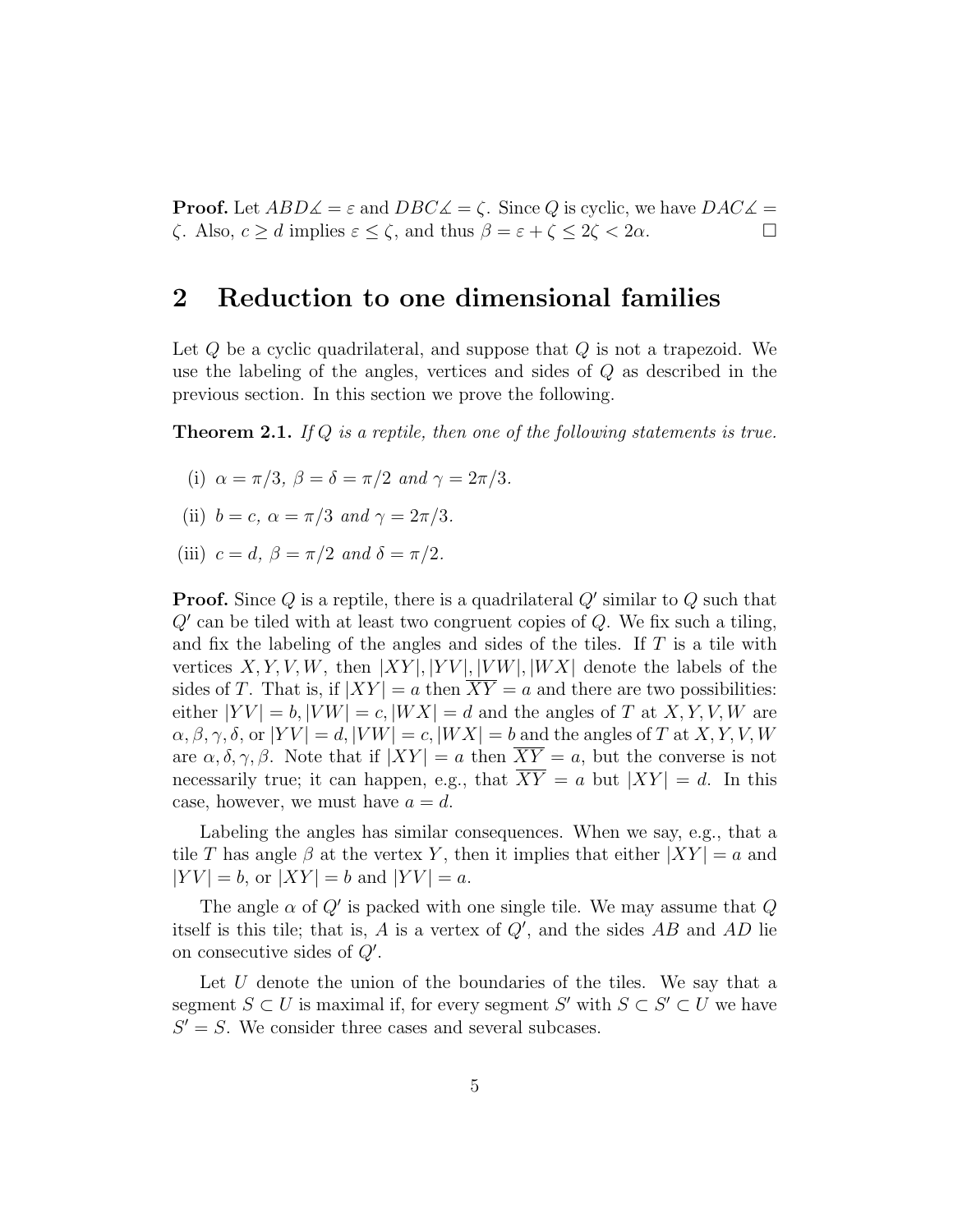**Case I:** the segment DC is not maximal. Then there is a segment  $DE \subset U$ such that  $C$  is an inner point of  $DE$ , and there is a tile  $T$  having  $C$  as a vertex, having angle  $\pi - \gamma = \alpha$  at C, and having a side CF on the segment CB. However, since T and Q are congruent,  $\overline{CF}$  equals either a or d, and thus  $d \leq CB = b$ , which contradicts Lemma [1.4.](#page-3-0)

Case II: the segment DC is maximal, and the segment BC is also maximal. Then C is a common vertex of the tiles  $Q_0, Q_1, \ldots, Q_k$  such that  $Q_0 = Q$ , and the sum of the angles  $Q_i$  at C equals  $2\pi$ .

Let  $Q_1$  be the tile with a vertex at C and having a side  $CE \subset CB$ . Since  $a \geq d > b$  by Lemma [1.4,](#page-3-0) we have  $|CE| = b$  or c.

**Case II.1:**  $|CE| = c$  and  $c < b$ . In this case the segment BC is packed with  $k \geq 2$  segments of length c, and each of them is a side of a tile. That is, there is a partition  $C = E_0, E = E_1, \ldots, E_k = B$  and there are tiles  $T_1 = Q_1, T_2, \ldots, T_k$  such that  $E_{i-1}E_i$  is a side of  $T_i$  labeled as c. The angle of  $T_i$  at the vertices  $E_{i-1}$  and  $E_i$  equals either  $\delta$  or  $\gamma$ . Since  $\delta + \gamma > \alpha + \gamma = \pi$ ,  $T_i$  cannot have angle  $\gamma$  at  $E_{i-1}$  if  $i \geq 2$ , and cannot have angle  $\gamma$  at  $E_i$  if  $i < k$ . This is possible only if  $k = 2, T_1 = Q_1$  has angle  $\gamma$  at  $C = E_0$  and  $T_2$ has angle  $\gamma$  at  $B = E_2$ . In this case, however, the sum of the angles of  $Q_0$ and  $T_2$  at B equals  $\beta + \gamma > \pi$ , which is impossible.

**Case II.2:**  $|CE| = b$ , or  $|CE| = c$  and  $c = b$ . Then  $E = B$ , and the angle of  $Q_1$  at B is  $\beta$ ,  $\delta$  or  $\gamma$ . Since the angle of  $Q_0$  at B equals  $\beta$  and  $\beta + \gamma > \alpha + \gamma = \pi$ , the angle of  $Q_1$  at B is  $\beta$  or  $\delta$ . Therefore, the angle of  $Q_1$  at C is  $\gamma$ . Note that the angle of  $Q_1$  at B can be  $\delta$  only if  $c = b$ .

The sum of the angles  $Q_i$   $(i = 2, ..., k)$  at C equals  $2\pi - 2\gamma = 2\alpha$ . Since  $\alpha$  is the smallest angle, this implies  $k = 2$  or  $k = 3$ . In the latter case the angles of  $Q_2$  and  $Q_3$  at C equal  $\alpha$ . This, however, contradicts the condition that BC is maximal.

Thus  $k = 2$ , and we have  $2\gamma + \eta = 2\pi$ , where  $\eta$  is the angle of  $Q_2$  at C. Then  $\eta = 2\alpha$ , where  $\eta$  equals one of  $\beta, \gamma, \delta$ . Let FC be the side of  $Q_2$  lying on the segment DC. Since  $\overline{FC} \leq c < a$ , we have  $|FC| = b$ , c or d.

**Case II.2.1:**  $\eta = \beta = 2\alpha$ . Then the only possible label for FC is b. By Lemma [1.5,](#page-3-1)  $\beta = 2\alpha$  implies  $c < d$ . Now  $|FC| = b$  implies that the angle of  $Q_2$  at F is  $\gamma$ . Since  $\gamma > \beta$ , it follows that  $F \neq D$ , and there is a tile  $Q_3$ having a vertex at F and angle  $\alpha$  at F. If GF is the side of  $Q_3$  lying on the segment DF, then  $\overline{GF} = a$  or d. However, we have  $\overline{DF} < c < d \le a$ , a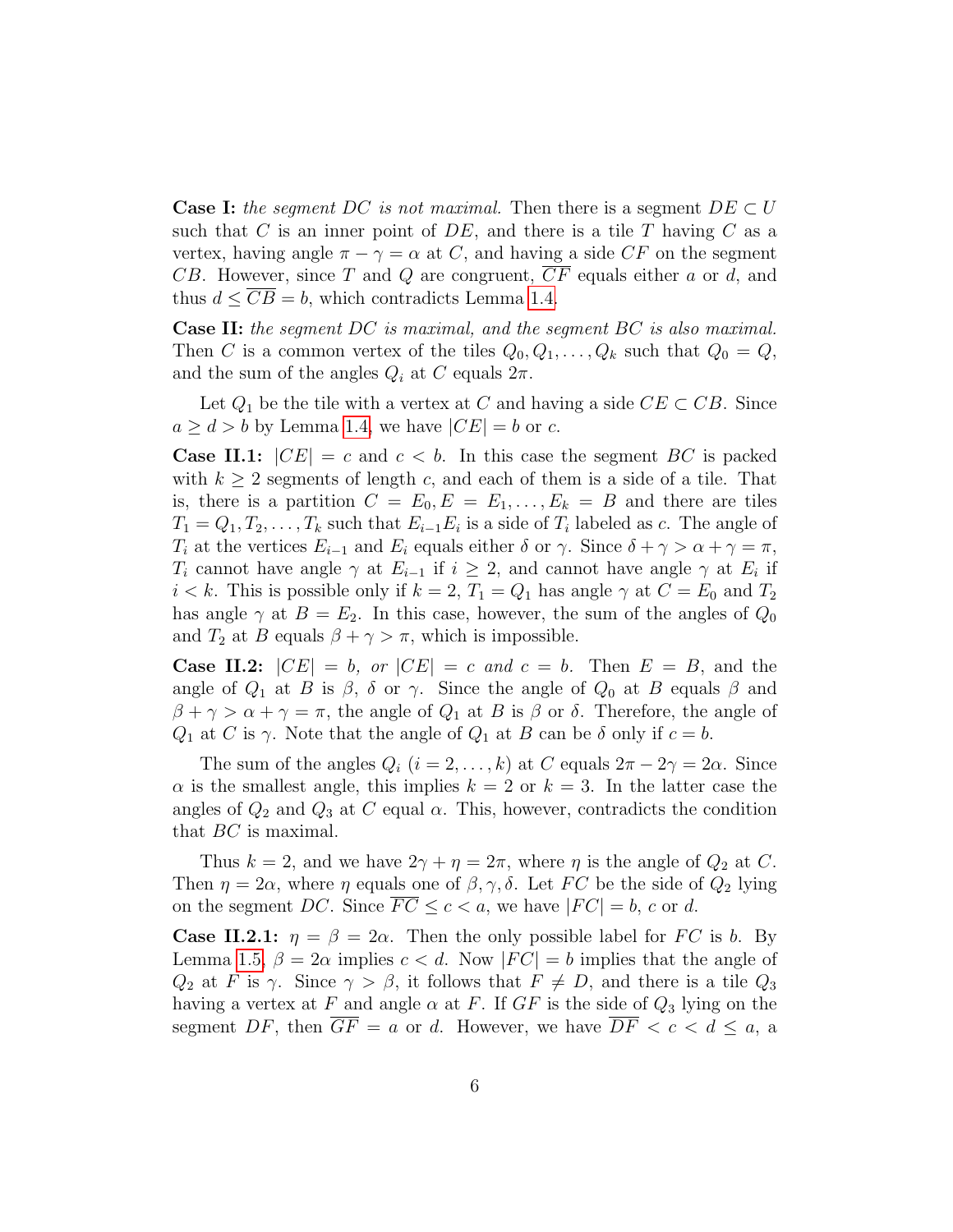<span id="page-6-0"></span>

Figure 2

contradiction.

**Case II.2.2:**  $\eta = \gamma$ . Then we have  $3\gamma = 2\pi$ ,  $\gamma = 2\pi/3$  and  $\alpha = \pi/3$ . Now  $2\beta + \alpha > 3\alpha = \pi$  and  $\beta + \delta + \alpha > 3\alpha = \pi$ , and thus the sum of the angles of  $Q_0$  and  $Q_1$  at B equals  $\pi$ . If the angle of  $Q_1$  at B equals  $\beta$ , then  $\beta = \pi/2$ ,  $\delta = \pi/2$ , and we have case (i) of the lemma.

If the angle of  $Q_1$  at B equals  $\delta$ , then necessarily  $c = b$ , and we have case (ii) of the lemma.

**Case II.2.3:**  $\eta = \delta = 2\alpha$ . Then we have  $|FC| = c$  or d. By  $\alpha < \beta = \pi - \delta =$  $\pi - 2\alpha$  we obtain  $\alpha < \pi/3$ .

**Case II.2.3.1:**  $c \geq d$ . Then  $c > b$ , and thus the angle of  $Q_1$  at B equals β. We have  $2β + α = 2π - 4α + α = 2π - 3α > π$ , and thus the sum of the angles of  $Q_0$  and  $Q_1$  at B equals  $\pi$ . Thus  $2\beta = \pi$ ,  $\beta = \delta = \pi/2$ ,  $\alpha = \pi/4$ . In this case, however, we have  $d > c$ , a contradiction (see Figure [2\)](#page-6-0).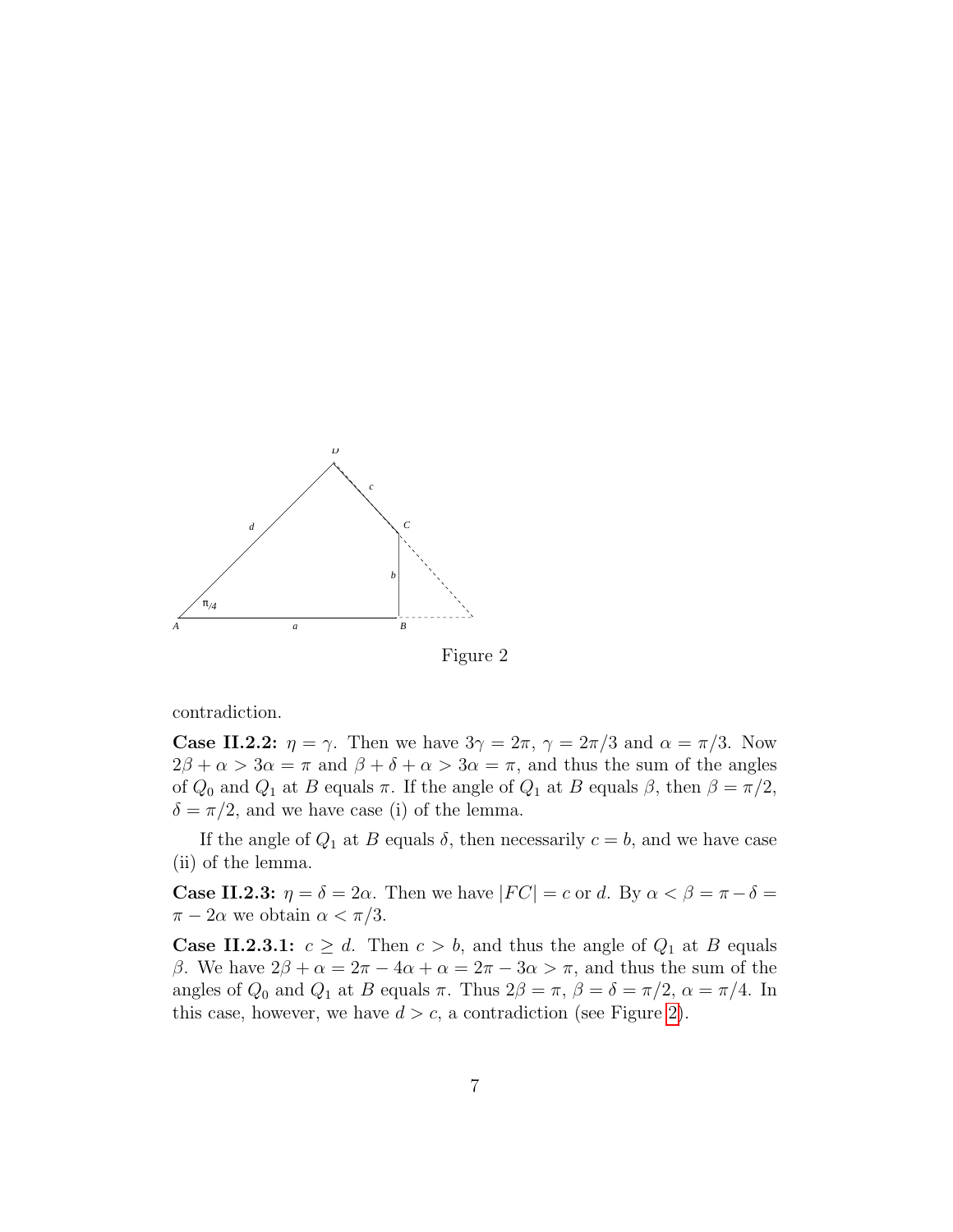**Case II.2.3.2:**  $c < d$ . Then  $|FC| = c$ ,  $F = D$ , and the angle of  $Q_2$  at D must be  $\gamma$ . However, the sum of the two angles at D equals  $\delta + \gamma > \delta + \beta = \pi$ , which is impossible.

Case III: the segment DC is maximal, and the segment BC is not maximal. Then C is a common vertex of the tiles Q and R such that R has angle  $\alpha$ at C, and there is a point F in the segment  $DC$  such that  $FC$  is a side of R. Thus  $|FC| = a$  or d. Since  $a > c$  by Lemma [1.4,](#page-3-0)  $|FC| = a$  is impossible. Thus  $|FC| = d$  and the angle of R at F equals  $\delta$ . We also have

<span id="page-7-0"></span>
$$
c \ge d \text{ and } \beta < 2\alpha. \tag{1}
$$

The second inequality follows from Lemma [1.5.](#page-3-1)

**Case III.1:**  $F = D$ . Then  $c = d$  and the angle of R at D equals  $\delta$ . Now the angle of Q at D is also  $\delta$ , hence  $2\delta \leq \pi$ . If  $2\delta = \pi$ , then  $\delta = \beta = \pi/2$  and we get (iii) of the lemma.

If  $2\delta < \pi$ , then there are other tiles at D. However, by [\(1\)](#page-7-0) we have  $2\delta + \alpha > \delta + 2\alpha > \delta + \beta = \pi$ , which is impossible.

**Case III.2:**  $F \neq D$ . Then there is a partition  $D = F_0, \ldots, F_n = C$  of the segment DC and there are tiles  $R_1, \ldots, R_n$  such that  $n \geq 2$ ,  $F_{i-1}F_i$  is a side of  $R_i$  for every  $i = 1, \ldots, n$ ,  $F_{n-1} = F$  and  $R_n = R$ . It is clear that  $|F_{i-1}F_i|$ is b or d for every i. Since  $|F_{n-1}C|=d$ , we have  $d < c$ . Comparing with Lemma [1.4](#page-3-0) we obtain

<span id="page-7-1"></span>
$$
a > c > d > b. \tag{2}
$$

We denote by  $\lambda_i$  and  $\mu_i$  the angle of  $R_i$  at  $F_{i-1}$  and at  $F_i$ , respectively.

We prove that  $\beta = \delta = \pi/2$ . Suppose this is not true. Since  $|F_{n-1}F_n|$  $|FC| = d$  and  $\mu_n = \alpha$ , it follows that  $\lambda_n = \delta$ . Thus  $\mu_{n-1} \neq \gamma$  by  $\delta + \gamma > \pi$ . Suppose  $\mu_{n-1} = \alpha$ . Since  $\alpha + \delta < \pi$ , there must be a third tile having a vertex at  $F_{n-1}$ . However,  $2\alpha + \delta > \delta + \beta = \pi$ , so this case is impossible. Next suppose  $\mu_{i-1} = \delta$ . Then  $2\delta \leq \pi$ . Since  $\delta \neq \pi/2$ , there are other tiles with a vertex at  $F_{n-1}$ . However, we have  $2\delta + \alpha > \delta + 2\alpha > \delta + \beta = \pi$ , which is impossible.

Thus the only possibility is  $\mu_{n-1} = \beta$ . Since  $|F_{n-2}F_{n-1}|$  is b or d, we have  $|F_{n-2}F_{n-1}| = b$  and  $\lambda_{n-1} = \gamma$ . Then  $\mu_{n-2} = \alpha$ ,  $|F_{n-3}F_{n-2}| = d$  and  $\mu_{n-2} = \delta$ . Continuing this argument we obtain  $|F_{n-i-1}F_{n-i}| = d$ ,  $\lambda_{n-i} = \delta$ ,  $\mu_{n-i} = \alpha$  if *i* is even, and  $|F_{n-i-1}F_{n-i}| = b$ ,  $\lambda_{n-i} = \gamma$ ,  $\mu_{n-i} = \beta$  if *i* is odd.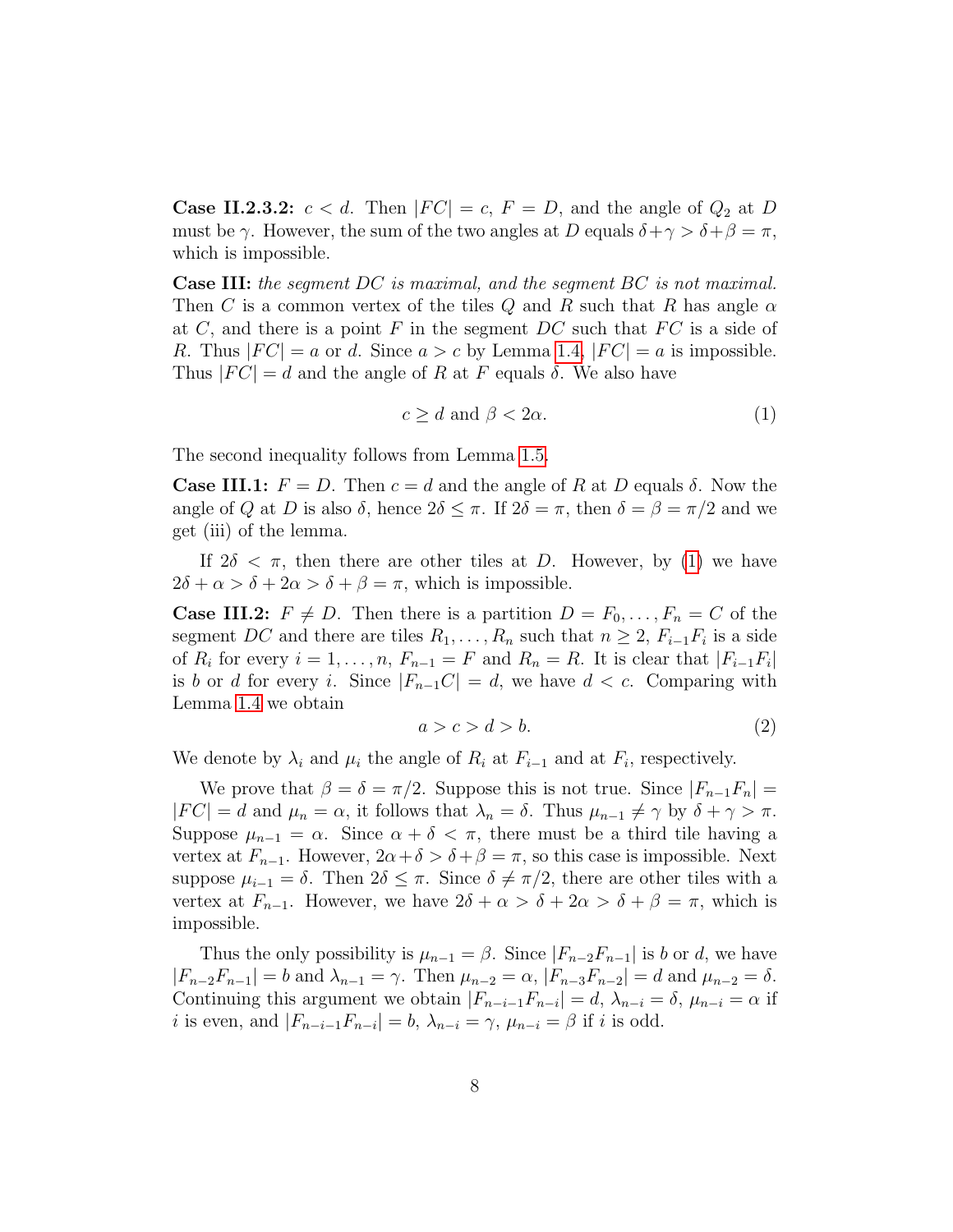Thus  $\lambda_1 = \gamma$  or  $\delta$ . Since the angle of Q at D is  $\delta$ , we have  $\delta + \lambda_1 \leq \pi$ . Then  $\lambda_1 = \delta$  and  $2\delta \leq \pi$ . Then, by  $\delta \neq \pi/2$ , there must be other tiles with a vertex at  $D = F_0$ . However, as we saw above, we have  $2\delta + \alpha > \pi$ , which is impossible.

This contradiction proves  $\delta = \beta = \pi/2$ . Then, by  $\beta < 2\alpha$  we get  $\pi/4 <$  $\alpha < \pi/2$ .

The hypotenuse of the right triangles ABC and ACD is AC. Therefore, we have  $a < AC < c + d$ , and thus

<span id="page-8-0"></span>
$$
a - c < d. \tag{3}
$$

In the sequel we assume that none of (i)-(iii) of the lemma holds. In particular, we have  $\alpha \neq \pi/3$  and  $\gamma \neq 2\alpha$ . Then  $\gamma$  is not the linear combination of  $\alpha$  and  $\pi/2$  with nonnegative integer coefficients. Indeed, this follows from  $\gamma = \pi - \alpha < 3\pi/4 < \alpha + \pi/2 < 3\alpha$  and from  $\gamma \neq 2\alpha$ .

We have  $\lambda_1 = \alpha$ ,  $\pi/2$  or  $\gamma$ . Since the angle of Q at D equals  $\delta = \pi/2$ , we have  $\pi/2 + \lambda_1 \leq \pi$ , and thus  $\lambda_1 = \alpha$  or  $\pi/2$ . Now  $\lambda_1 = \alpha$  is impossible, as  $\alpha + \pi/2 < \pi < 2\alpha + \pi/2$ . Thus  $\lambda_1 = \pi/2$  and  $\mu_1 = \alpha$  or  $\gamma$ . If  $\mu_1 = \gamma$ , then  $\lambda_2 = \alpha$ . The converse is also true: if  $\mu_1 = \alpha$ , then  $\lambda_2 = \gamma$ , since  $\gamma$  is not the linear combination of  $\alpha$  and  $\pi/2$  with nonnegative integer coefficients. Therefore, we have  $\mu_1 = \gamma$  and  $\lambda_2 = \alpha$ , or  $\mu_1 = \alpha$  and  $\lambda_2 = \gamma$ .

Let the vertices of  $R_1$  and  $R_2$  be  $D = F_0, F_1, G_1, H_1$ , and  $F_1, F_2, G_2, H_2$ , respectively. Since  $\lambda_1 = \alpha$  or  $\gamma$ , the angle of  $R_1$  at  $H_1$  equals  $\gamma$  or  $\alpha$ . Therefore, the point  $H_1$  is not a vertex of  $Q'$ . Indeed, A is a vertex of  $Q'$ , and if  $H_1$  was also a vertex, then the angle of  $Q'$  at  $H_1$  would be  $\pi/2$ , which is impossible by  $\gamma > \pi/2$  and  $\alpha < \pi/2 < 2\alpha$ . Thus there is a tile P having a vertex at  $H_1$  and having angle  $\mu_1$  at  $H_1$ . The point  $H_1$  is the endpoint of two sides of P, one of them lies on the boundary of  $Q'$ , the other one,  $H_1J$ lies in the interior of  $Q'$  (apart from the point  $H_1$ ).

**Case III.2.1:**  $\mu_1 = \alpha$  (see Figure [3\)](#page-9-0). Then  $\overline{H_1J} = a$  or d. Since  $a > d > b$ by [\(2\)](#page-7-1), the point  $G_1$  is in the interior of the segment  $H_1J$ . The segments  $G_1J$  and  $H_2G_2$  are parallel to each other and perpendicular to the segment  $G_1H_2$ .

Then there is a partition  $G_1 = K_0, \ldots, K_m = H_2$  of the segment  $G_1 H_2$ and there are tiles  $P_1, \ldots, P_m$  such that  $K_{i-1}K_i$  is a side of  $P_i$  for every  $i = 1, \ldots, m$ . We have  $m \geq 2$ , since the tile  $P_1$  cannot have angle  $\pi/2$  at two consecutive vertices.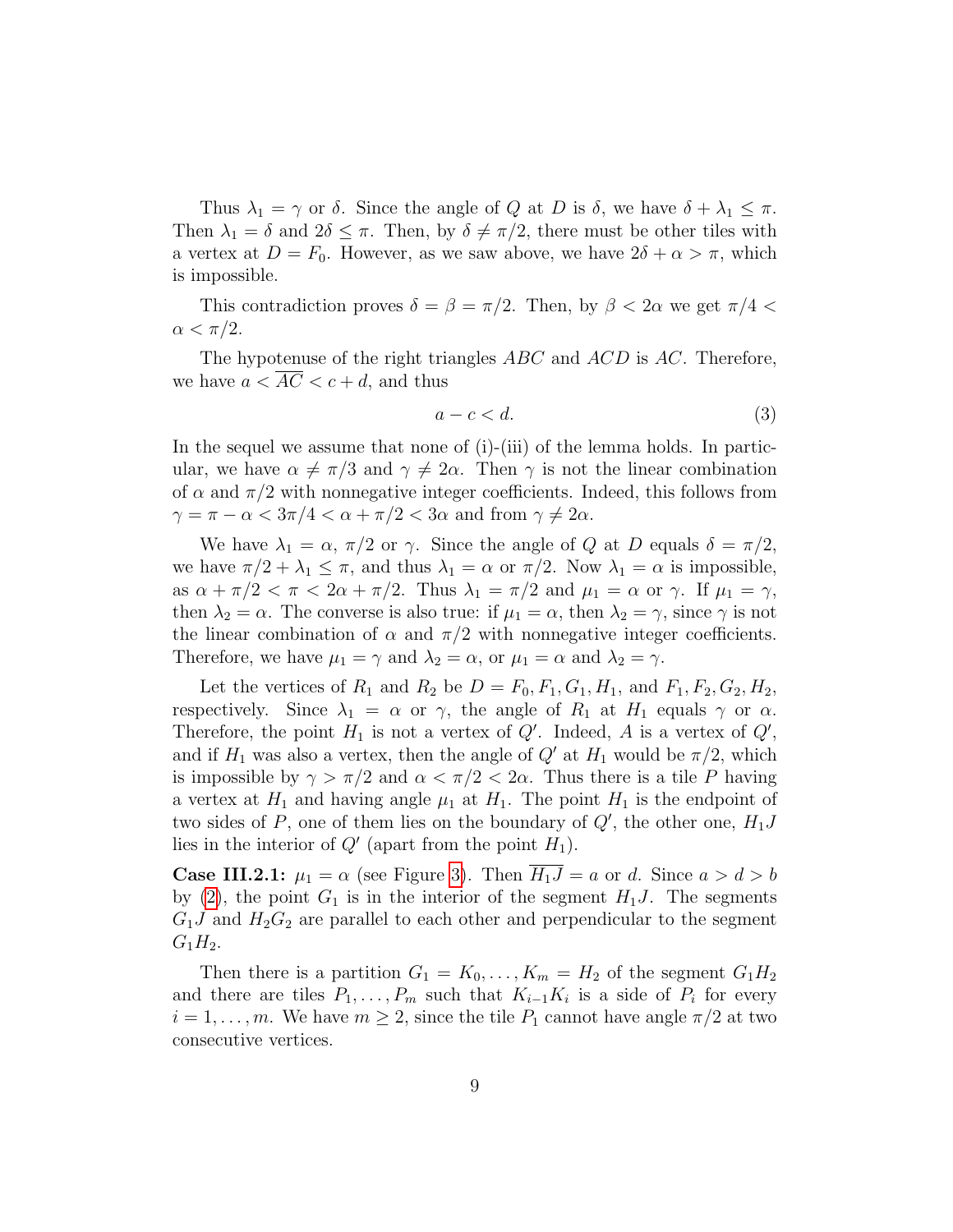<span id="page-9-0"></span>

Figure 3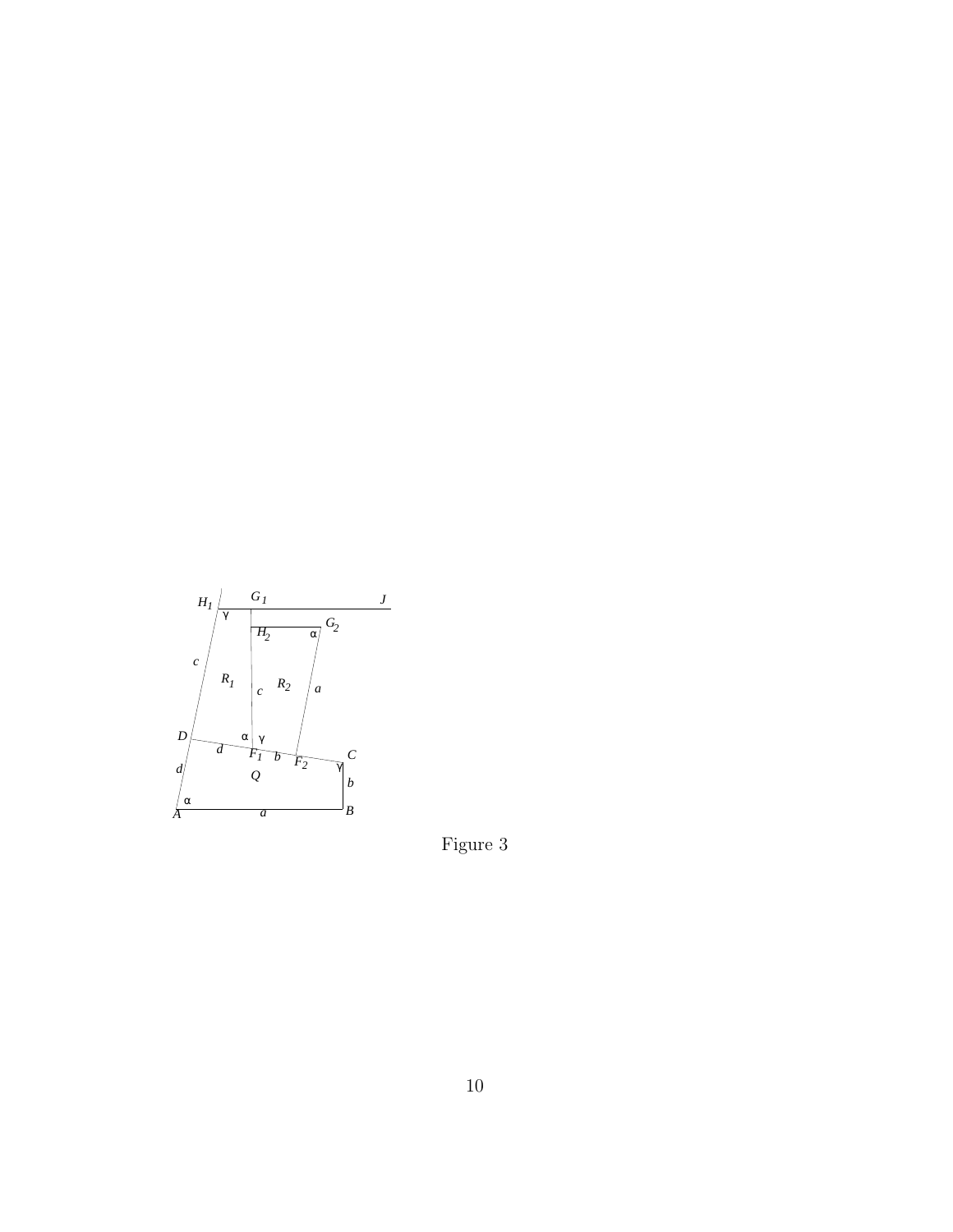<span id="page-10-0"></span>

Figure 4

Now  $\overline{G_1H_2} = \overline{G_1F_1} - \overline{H_2F_1} = a - c$ . By [\(3\)](#page-8-0) we have  $a - c < d < c$ , and thus  $|K_{i-1}K_i|=b$  for every  $i=1,\ldots,m$ .

Let  $\rho_i$  and  $\sigma_i$  denote the angle of  $P_i$  at  $K_{i-1}$  and at  $K_i$ , respectively. Since  $\rho_1 = \pi/2$ , we have  $\sigma_1 = \gamma$ , and thus  $\rho_2 = \alpha$ . However, this implies  $|K_1K_2| \neq b$ , which is impossible.

**Case III.2.2:**  $\mu_1 = \gamma$  (see Figure [4\)](#page-10-0). In this case  $\overline{F_1H_2} = a > c = \overline{F_1G_1}$ . Then there is a partition  $H_1 = L_0, \ldots, L_t = G_1$  of the segment  $H_1G_1$  and there are tiles  $S_1, \ldots, S_t$  such that  $L_{i-1}L_i$  is a side of  $S_i$  for every  $i = 1, \ldots, t$ . If  $t = 1$ , then  $H_1G_1$  is a side of length d of the tile  $S_1$ , and then the angles of  $S_1$  at  $H_1$  and  $G_1$  are  $\alpha$  and  $\pi/2$  in some order. However, since the angle of  $R_1$  at  $H_1$  equals  $\alpha$  and  $\gamma$  is not the linear combination of  $\alpha$  and  $\pi/2$  with nonnegative integer coefficients, the angle of  $S_1$  at  $H_1$  must be  $\gamma$ , which is impossible.

Therefore, we have  $t \geq 2$ , and thus  $|L_{i-1}L_i| = b$  for every i by [\(2\)](#page-7-1).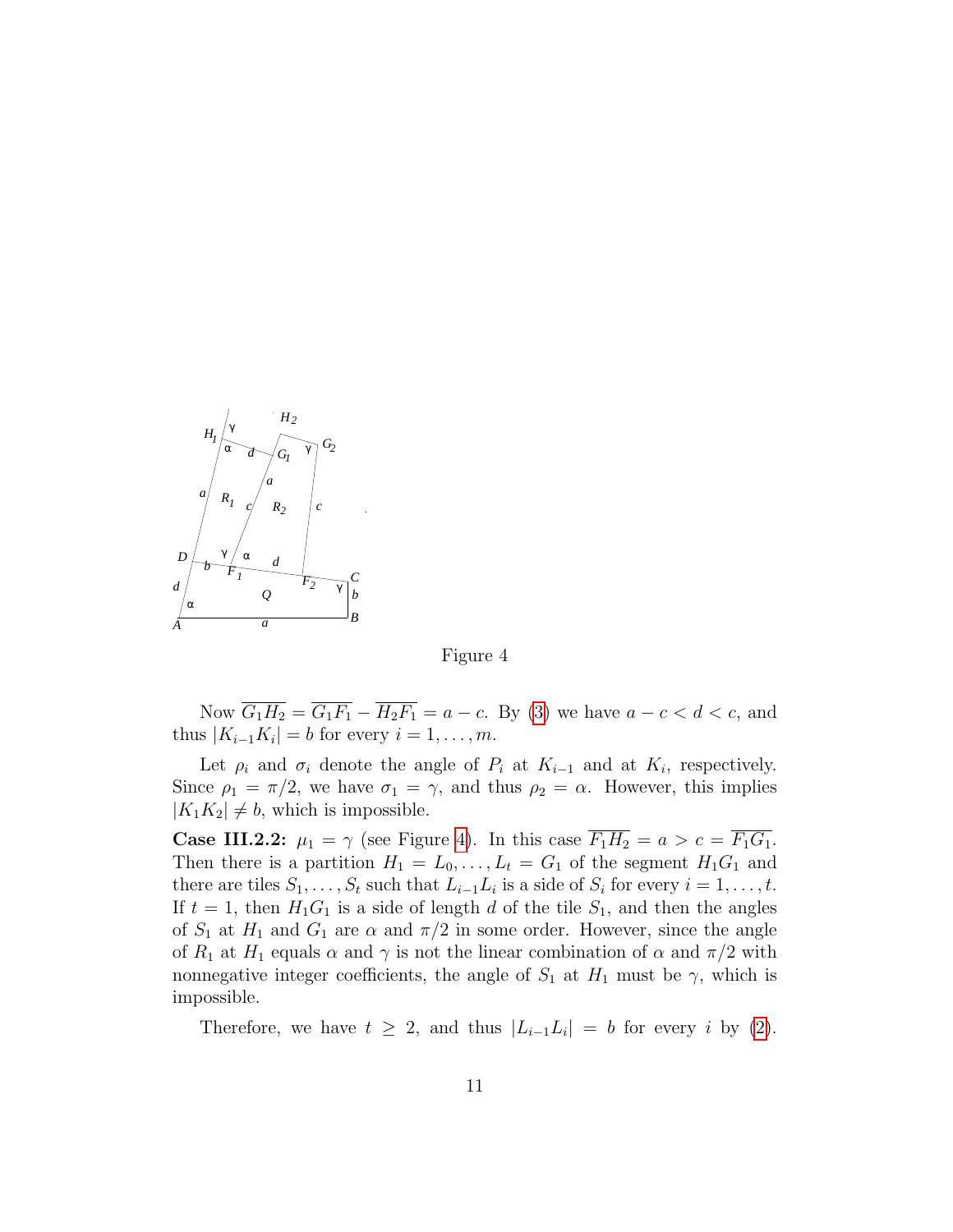Then the angles of  $S_i$  at  $L_{i-1}$  and  $L_i$  are  $\gamma$  and  $\pi/2$  in some order. Since  $2\gamma > \gamma + \pi/2 > \pi$ , this is possible only if  $t = 2$  and  $S_2$  has angle  $\gamma$  at  $G_1$ . However,  $S_2$  must have a right angle at  $G_1$ , which is a contradiction.  $\Box$ 

### 3 Ruling out families (i) and (ii)

<span id="page-11-1"></span>**Lemma 3.1.** Suppose Q satisfies the conditions of (i) of Theorem [2.1.](#page-4-0) Then Q is not a reptile.

**Proof.** We may assume  $c = 1$ . Suppose Q is a reptile. Then there is a quadrilateral Q' similar to Q such that Q' can be tiled with  $k \geq 2$  congruent copies of Q. Let  $Q''$  be similar to Q such that  $Q''$  is tiled with k congruent copies of Q'. Then  $Q''$  can be tiled with  $k^2$  congruent copies of Q, and thus the sides of  $Q''$  have length  $ka, kb, k$  and kd. We have

<span id="page-11-0"></span>
$$
b = d\frac{\sqrt{3}}{2} - \frac{1}{2} \text{ and } a = \frac{d}{2} + \frac{\sqrt{3}}{2}.
$$
 (4)

(See Figure [5.](#page-12-0)) Let X, Y be consecutive vertices of  $Q''$  such that  $\overline{XY} = kb$ , and  $Q''$  has a right angle at X. Let p, q, r, s be the number of tiles having a side of length  $a, b, 1, d$  lying on XY.

We show that  $\max(p, s) > 0$ . Let  $X = X_0, \ldots, X_n = Y$  be a partition of XY such that each  $X_{i-1}X_i$  is a side of the tile  $T_i$   $(i = 1, \ldots, n)$ . If  $X_0X_1 = a$ or d, then we have  $\max(p, s) \geq 1$ . If, however,  $\overline{X_0 X_1} = b$  or 1 then the angle of  $T_1$  at  $X_1$  equals  $\gamma$ . Then the angle of  $T_2$  at  $X_1$  equals  $\alpha$ , and thus  $\overline{X_0 X_1} = a$  or d, proving  $\max(p, s) > 0$  in this case as well.

We have  $kb = pa + qb + r + sd$ , and thus  $2(k-q)b = 2pa + 2r + 2sd$ . From  $\max(p, s) > 0$  it follows that  $k - q > 0$ . Substituting the values given by [\(4\)](#page-11-0) we get √ √

$$
(k-q)d\sqrt{3} - (k-q) = pd + p\sqrt{3} + 2r + 2sd.
$$

Therefore, we have

$$
[(k-q)\sqrt{3} - (p+2s)]d = p\sqrt{3} + (k-q+2r).
$$

Multiplying both sides by  $(k-q)$ √  $3+(p+2s)$  we obtain  $Ad=B+C$ √ 3, where  $A, B, C \in \mathbb{Z}$ , and  $B > 0$ ,  $C > 0$ . Indeed,  $B = 3(k-q)p+(p+2s)(k-q+2r)$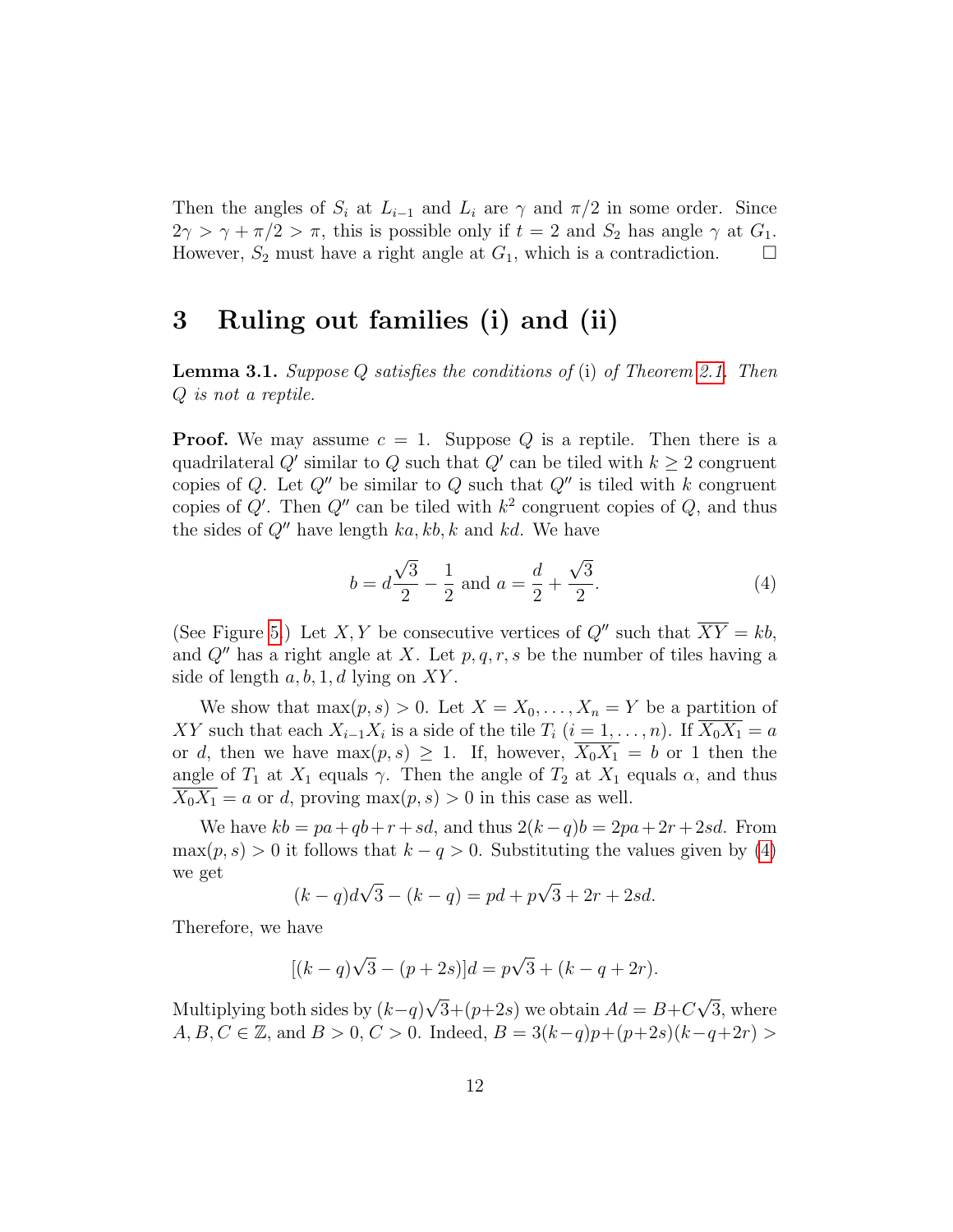<span id="page-12-0"></span>

Figure 5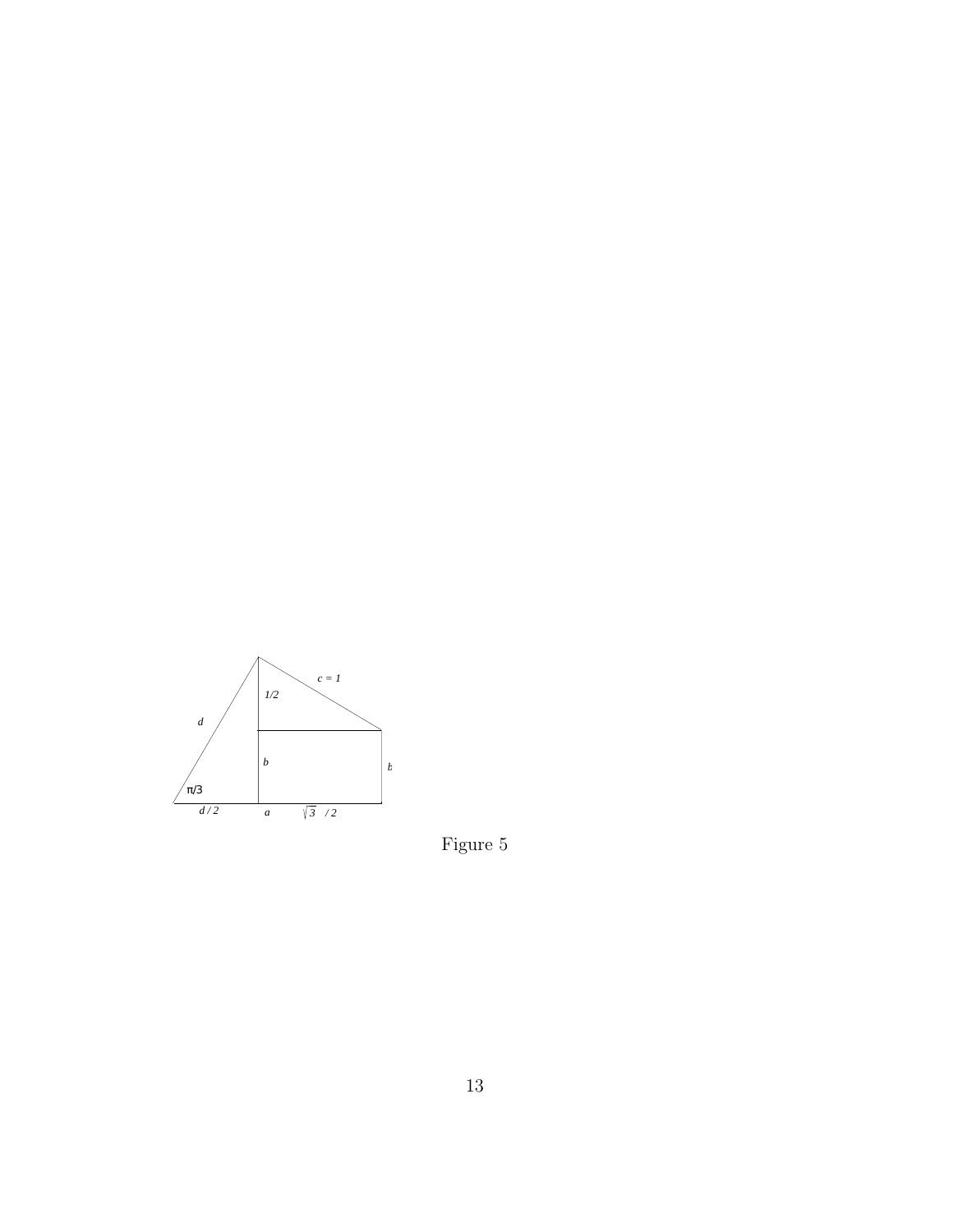0 and  $C = (k-q)(k-q+2r) + (p+2s)p > 0$  by  $k-q > 0$  and  $\max(p, s) > 0$ . Since  $d > 0$ , it follows that  $A > 0$ . We find that  $d = x + y\sqrt{3}$ , where x, y are positive rational numbers.

Let ZY be the side of  $Q''$  of length k, and let  $t, u, v, w$  be the number of tiles having a side of length  $a, b, 1, d$  lying on  $ZY$ . One can show, similarly to the previous case, that  $\max(t, w) > 0$ . We have  $k - v = ta + ub + wd$ , and thus

$$
2(k - v) = 2ta + 2ub + 2wd =
$$
  
=  $(tx + ty\sqrt{3} + t\sqrt{3}) + (ux\sqrt{3} + 3uy - u) + (2wx + 2wy\sqrt{3}).$ 

Since  $\sqrt{3}$  is irrational, we have  $t = w = 0$ , which is impossible.

**Lemma 3.2.** Suppose Q satisfies the conditions of (ii) of Theorem [2.1.](#page-4-0) If Q is not a trapezoid, then Q is not a reptile.

**Proof.** We may assume that  $b = c = 1$ . Then the triangle *BCD* is isosceles, the length of its legs is 1 and the angle at the apex is  $2\pi/3$ . Therefore, the circumscribed circle K of the triangle  $BCD$  has radius 1. Since K is the circumscribed circle of Q as well, we have  $2 \ge a \ge d > 1$ . Now  $a = 2$  happens only when  $a$  is the diameter of  $K$ , and then  $Q$  is a trapezoid. Therefore, we have  $2 > a \geq d > 1$ , It is easy to check that if  $a = d$ , then  $\beta = \delta = \pi/2$  when, by Lemma [3.1,](#page-11-1) Q is not a reptile. So we may assume that  $2 > a > d > 1$ ,

Since Q is not a trapezoid,  $\alpha < \beta < \gamma$  and  $\alpha < \delta < \gamma$ .

Suppose Q is a reptile. Then there is a quadrilateral  $Q'$  similar to Q such that Q' can be tiled with  $k \geq 2$  congruent copies of Q. The angle  $\beta$  of Q' is packed with one single tile, since  $\alpha < \beta$  and  $2\alpha = 2\pi/3 = \gamma > \beta$ . We may assume that  $Q$  itself is this tile; that is,  $B$  is a vertex of  $Q'$ , and the sides  $AB$  and  $BC$  lie on consecutive sides of  $Q'$ .

There is a tile P having a vertex at C and having angle  $\alpha$  at C. The point C is the endpoint of two sides of  $P$ , one of them lies on the boundary of  $Q'$ , the other one, CE lies in the interior of  $Q'$  (apart from the point C). The length of CE is a or d, and both are greater than  $\overline{BC} = 1$  by Lemma [1.4.](#page-3-0)

Then it follows that there is a partition  $A = A_0, \ldots, A_n = D$  of the segment AD and there are tiles  $P_1, \ldots, P_n$  such that  $A_{i-1}A_i$  is a side of  $P_i$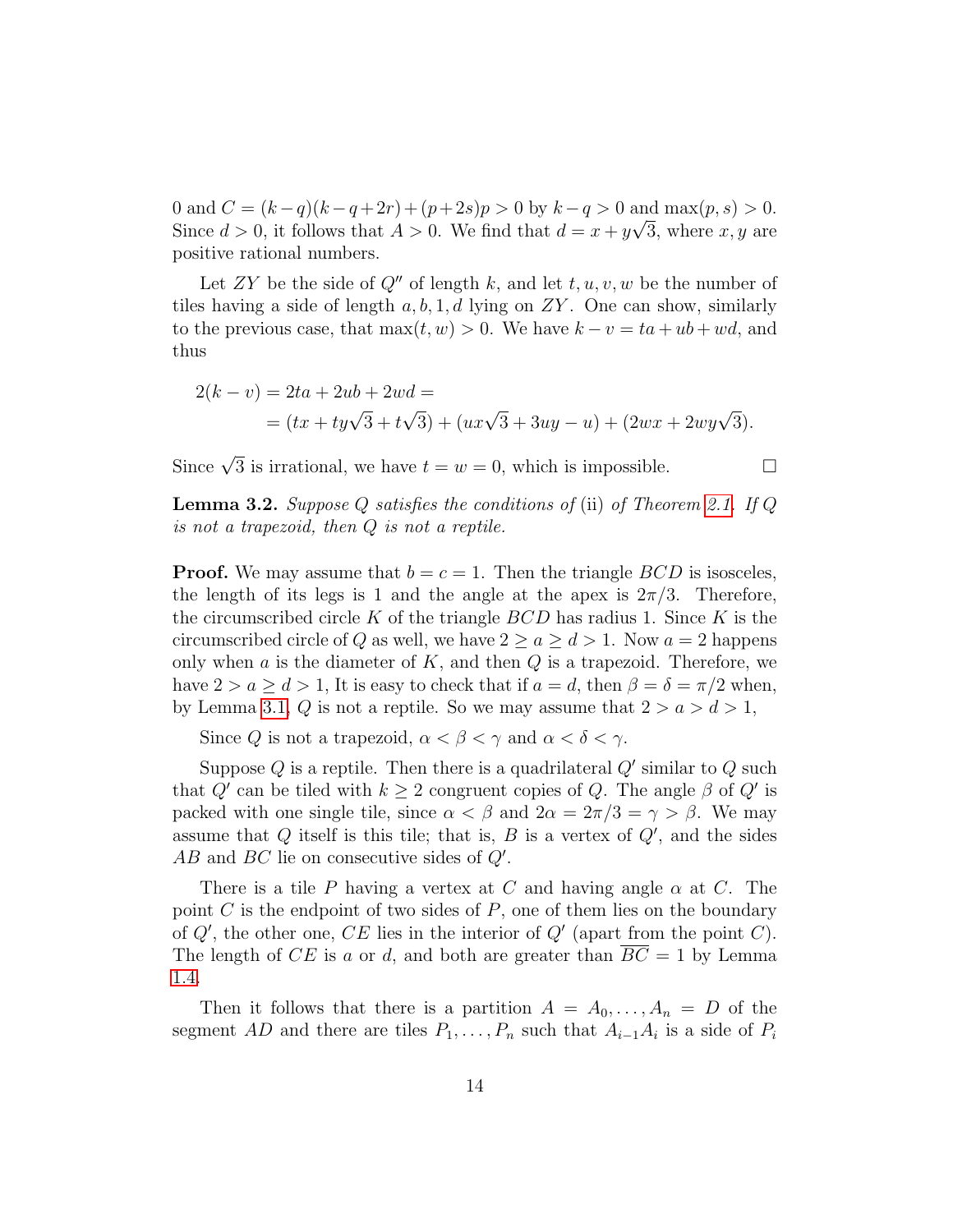for every  $i = 1, ..., n$ . Since  $\overline{AD} = d$  and  $2 > a > d > 1$ , we must have  $n = 1$ ; that is, Q shares its side AD with another tile R.

Let  $\lambda$  be the angle of R at the vertex D. Since  $\overline{AD} = d$ , we have  $\lambda = \alpha$ or  $\delta$ . The angle of Q at D is  $\delta$ . If  $\lambda = \alpha$ , then  $\delta + \alpha < \delta + \beta = \pi$  implies that there are other tiles with a vertex at D, and thus  $\delta + 2\alpha \leq \pi$ . However,  $\delta > \alpha = \pi - 2\alpha$ , so this case is impossible.

If  $\lambda = \delta$ , then  $2\delta \leq \pi$ . If  $2\delta = \pi$ , then  $\delta = \beta = \pi/2$ . In this case Q is not a reptile by Lemma [3.1.](#page-11-1) If  $2\delta < \pi$ , then there are other tiles with a vertex at D, and thus  $2\delta + \alpha \leq \pi$ . However,  $2\delta + \alpha > \delta + 2\alpha > \pi$ , so this case is also impossible.  $\Box$ 

## 4 Ruling out family  $\mathcal{F}_3$ : preliminaries

In the next two sections our aim is to prove the following.

<span id="page-14-0"></span>**Lemma 4.1.** Suppose Q satisfies the conditions of (iii) of Theorem [2.1.](#page-4-0) If Q is not a square, then Q is not a reptile.

We may assume that  $c = d = 1$ . Then we have  $a > 1 > b$ . From  $a^2+b^2 = 2$ We may assume that  $c = a = 1$ . Then we have  $a > 1 > b$ . From  $a^2 + b^2 = 2$ <br>we get  $a < \sqrt{2}$ . Also, we have  $a + b < 2$ , since  $(a + b)/2 < \sqrt{(a^2 + b^2)/2} = 1$ .

If  $\alpha = \pi/3$ , then  $a = 1 + b$  by [\(4\)](#page-11-0). The converse is also true, since the system of equations  $a = 1 + b$ ,  $a^2 + b^2 = 2$  determines a and b. If  $\alpha = \pi/3$ , then Q is not a reptile by Lemma [3.1.](#page-11-1) Therefore, in the sequel we may assume that  $\alpha \neq \pi/3$  and  $a \neq 1 + b$ .

Note that  $\beta = \pi/2 < 2\alpha$  by Lemma [1.5,](#page-3-1) and thus  $\pi/4 < \alpha < \pi/2$ . Then  $\gamma$  is not the linear combination of  $\alpha$  and  $\pi/2$  with nonnegative integer coefficients. Indeed, this follows from the inequalities  $3\alpha > \pi - \alpha = \gamma$ ,  $\alpha + \pi/2 > 3\pi/4 > \gamma$  and from  $2\alpha \neq \pi - \alpha = \gamma$ .

Next we rule out two other special cases.

Suppose that  $b = 1/2$ . From  $a^2 + b^2 = 2$  we get  $a =$ √  $7/2$ . Suppose Q is a reptile. Then there is a quadrilateral  $Q''$  similar to  $Q$  such that  $Q''$  can be tiled with  $k^2 \geq 4$  congruent copies of Q. Let the vertices of Q'' be  $X, Y, V, W$ such that  $\overline{XY} = ka$ ,  $\overline{YV} = kb$ ,  $\overline{VW} = \overline{WX} = k$ . The side XY of Q'' is packed with sides of some tiles. Therefore, we have  $ka = pa + qb + r$ , where  $p, q, r$  are nonnegative integers. Since b is rational and a is irrational, we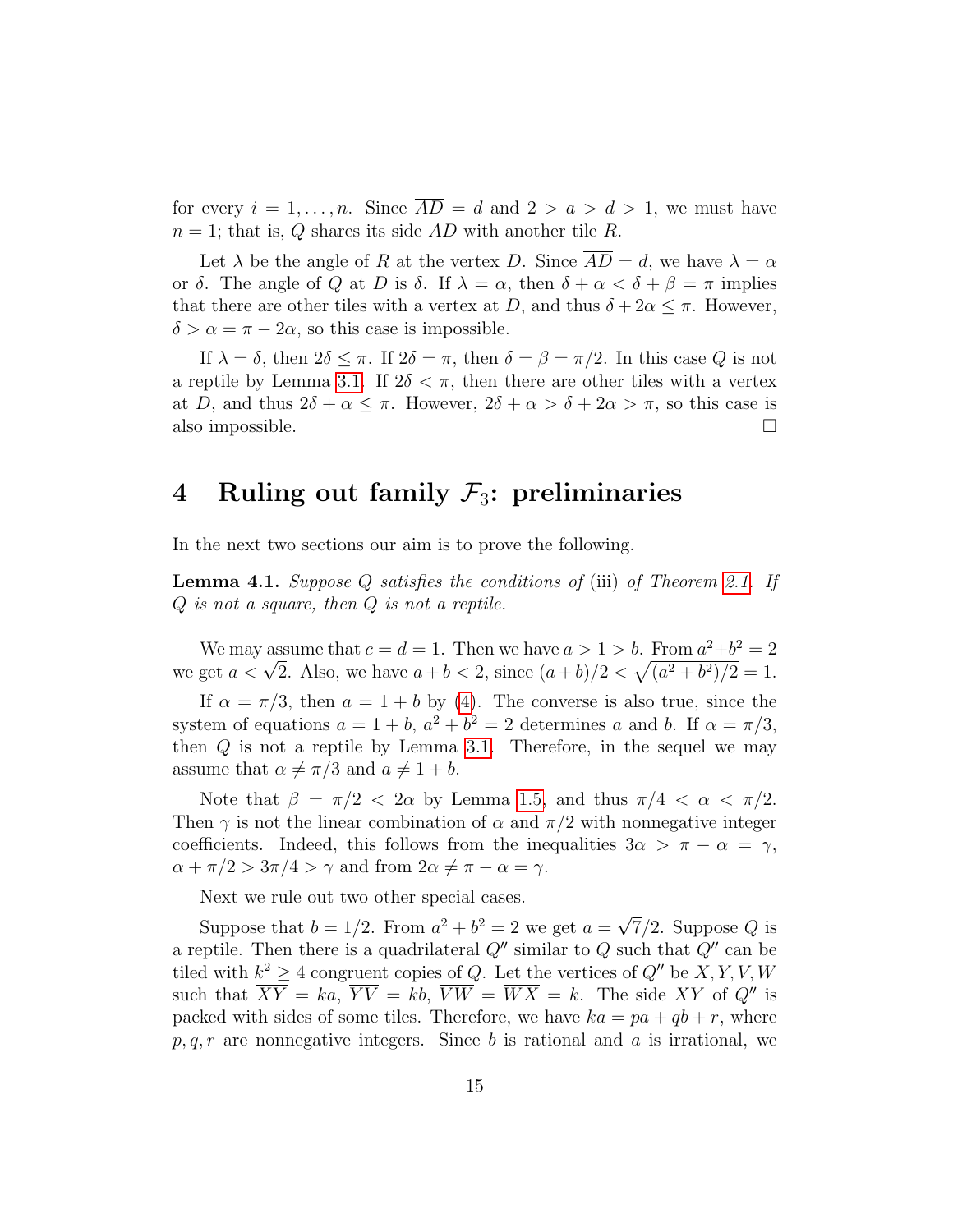have  $q = r = 0$  and  $k = p$ ; that is, the side XY is only packed with sides of tiles of length a. Let  $X = X_0, X_1, \ldots, X_k = Y$  be a partition of the segment XY and let  $T_i$   $(i = 1, \ldots, k)$  be tiles such that  $X_{i-1}X_i$  is a side of length a of the tile  $T_i$  for every  $i = 1, ..., k$ . Since the angle of  $T_k$  at Y equals  $\pi/2$ , it follows that the angle of  $T_k$  at  $X_{k-1}$  is  $\alpha$ . Then the angle of  $T_{k-1}$  at  $X_{k-1}$ equals  $\gamma$ , but then  $X_{k-2}X_k$  equals either b or 1, which is impossible.

Next suppose that  $a = 2 - 2b$ . Then  $a^2 + b^2 = 2$  gives  $a = (2 + 2\sqrt{6})/5$ and  $b = (4 - \sqrt{6})/5$ .

Suppose Q is a reptile. Then there is a quadrilateral  $Q''$  similar to Q such that  $Q''$  can be tiled with  $k^2 \geq 4$  congruent copies of Q. Let the vertices of  $Q''$ be X, Y, V, W such that  $\overline{XY} = ka$ ,  $\overline{YY} = kb$ ,  $\overline{VW} = \overline{WX} = k$ . The side YV of Q'' is packed with sides of some tiles. Therefore, we have  $kb = pa + qb + r$ , where p, q, r are nonnegative integers. Then  $5(k-q)b = 5pa + 5r$ ; that is,

$$
(k - q)(4 - \sqrt{6}) = p(2 + 2\sqrt{6}) + 5r.
$$

Since  $\sqrt{6}$  is irrational and  $k-q$ ,  $p, r$  are nonnegative integers, we have  $k-q =$  $p = r = 0$ . That is, the side YV is only packed with sides of tiles of length b. However, each of these tiles has angle  $\gamma$  at one of the endpoints of its side of length b, which makes such a tiling impossible.

Therefore, we also assume that  $b \neq 1/2$  and  $a \neq 2 - 2b$ .

Suppose a convex subset  $\Sigma \subset \mathbb{R}^2$  is tiled with congruent copies of Q. We denote by  $U$  the union of the boundaries of the tiles. By a *barrier* we mean a broken line  $X_1X_2X_3X_4$  covered by U such that the segments  $X_1X_2$  and  $X_3X_4$ lie on the same side of the line going through  $X_2X_3$ . We say that  $X_2X_3$  is the base of the barrier, and the angles  $X_1X_2X_3\mathcal{L}$  and  $X_2X_3X_4\mathcal{L}$  are the angles of the barrier. By the *halfplane* of the barrier we mean the halfplane bounded by the line going through  $X_2X_3$  and containing the segments  $X_1X_2$ and  $X_3X_4$ .

If  $X_1X_2X_3X_4$  is a barrier, then there are tiles  $T_1, \ldots, T_n$  and there is a partition  $X_2 = Y_0, Y_1, \ldots, Y_n = X_3$  of the base of the barrier such that  $Y_{i-1}Y_i$ is a side of  $T_i$   $(i = 1, \ldots, n)$ . We say that  $T_1, \ldots, T_n$  is a *tiling* of the barrier, and  $X_2 = Y_0, Y_1, \ldots, Y_n = X_3$  is the partition of the barrier corresponding to the tiling.

<span id="page-15-0"></span>**Lemma 4.2.** Let  $X_1X_2X_3X_4$  be a barrier with right angles.

(i) If  $T_1, \ldots, T_n$  is a tiling of the barrier and  $X_2 = Y_0, Y_1, \ldots, Y_n = X_3$  is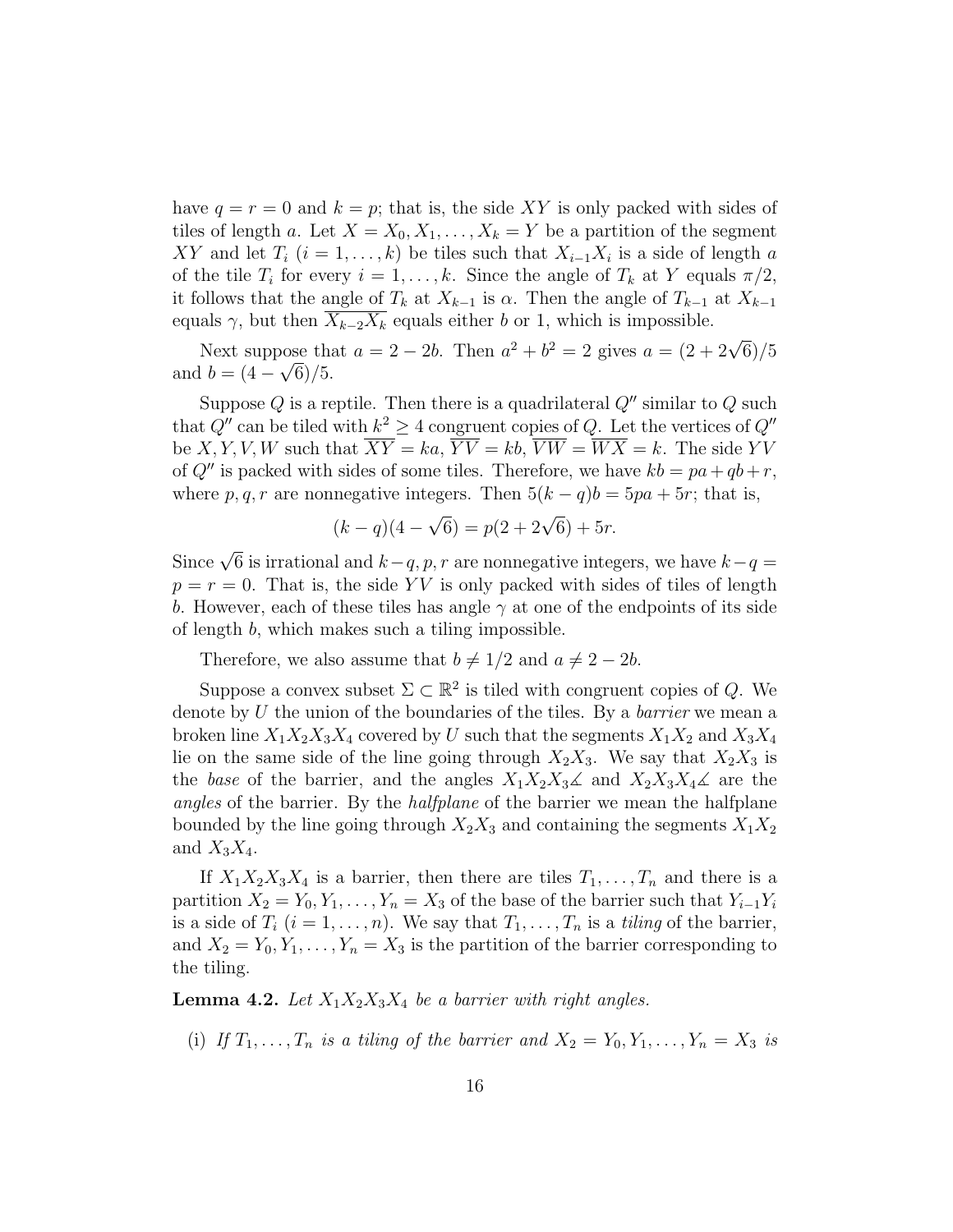the partition corresponding to the tiling, then n is even, and  $\overline{Y_{2i-2}Y_{2i}}$ equals one of  $1 + b$ ,  $a + b$ ,  $2$ ,  $1 + a$  for every  $i = 1, ..., n/2$ .

- (ii) We have  $\overline{X_2 X_3} > 1$ .
- (iii) If  $\overline{X_2 X_3} = 1 + b$ , then  $\min(\overline{X_1 X_2}, \overline{X_3 X_4}) \leq 1$ .
- (iv) If  $\overline{X_2 X_3} = a + b$ , then there are only two possible tilings as shown by Figure [7.](#page-18-0)

**Proof.** (i) Since  $T_1$  has a right angle at  $Y_0$ , its angle at  $Y_1$  is  $\alpha$  or  $\gamma$ . If it is  $\gamma$ , then the angle of  $T_2$  at  $Y_1$  is  $\alpha$ . Then  $\overline{Y_0Y_1} \in \{1,b\}$ ,  $\overline{Y_1Y_2} \in \{1,a\}$  and  $Y_0Y_2 \in \{1+b, a+b, 2, 1+a\}.$ 

If the angle at  $Y_1$  is  $\alpha$ , then the angle of  $T_2$  at  $Y_1$  is  $\gamma$ , because  $\gamma$  is not the linear combination of  $\alpha$  and  $\pi/2$  with nonnegative integer coefficients. Then we obtain  $Y_0Y_2 \in \{1 + b, a + b, 2, 1 + a\}$  again. Since the angle of  $T_2$  at  $Y_2$ is  $\pi/2$ ,  $Y_2Y_n$  is the base of a barrier with right angles, and we can argue by induction.

(ii): This follows from (i).

(iii) Suppose  $\min(\overline{X_1X_2}, \overline{X_3X_4}) > 1$ . There are two tilings of the barrier. One is shown by Figure [6,](#page-17-0) the other is obtained by reflecting this tiling about the perpendicular bisector of the base. By symmetry, we may assume that the tiling is as in Figure [6.](#page-17-0)

Since  $\overline{X_1 X_2} > 1$ , there is a tile  $T_3$  having the point  $Y_3$  as vertex, and having angle  $\alpha$  at  $Y_3$ . The tile  $T_3$  has a side  $Y_3Y_6$  of length 1 or a, and thus the point  $Y_2$  is an inner point of the segment  $Y_3Y_6$ . Then  $Y_6Y_2Y_5Y_4$  is a barrier with two right angles and base length  $a - 1 < 1$ , which is impossible by (ii). (iv) Let  $T_1, \ldots, T_n$  be a tiling, and let  $X_2 = Y_0, Y_1, \ldots, Y_n = X_3$  be the corresponding partition. Since  $a+b < 2$ , we have either  $\overline{Y_0 Y_1} = b$  or  $\overline{Y_{n-1} Y_n} =$ b. Suppose the former. Then  $T_1$  has angle  $\gamma$  at  $Y_1$ , and thus  $T_2$  has angle  $\alpha$ at  $Y_1$ . If  $\overline{Y_1 Y_2} = 1$ , then  $Y_3, \ldots, Y_n$  constitute a tiling of a barrier with two right angles and base length  $a-1 < 1$ , contradicting (ii). Therefore, we have  $Y_1Y_2 = a$ . Then  $n = 2$ , and the tiling looks like the first tiling in Figure [7.](#page-18-0) We obtain the second, if  $\overline{Y_{n-1}Y_n} = b$ .

<span id="page-16-0"></span>**Lemma 4.3.** Let  $X_1X_2X_3X_4$  be a barrier such that  $X_1X_2X_3\mathcal{L} = \pi/2$ ,  $X_2X_3X_4\mathcal{L} =$  $\gamma$ , and  $\overline{X_2X_3} = 1$ . Then the tiling of the barrier consists of one single tile having  $X_2X_3$  as a side.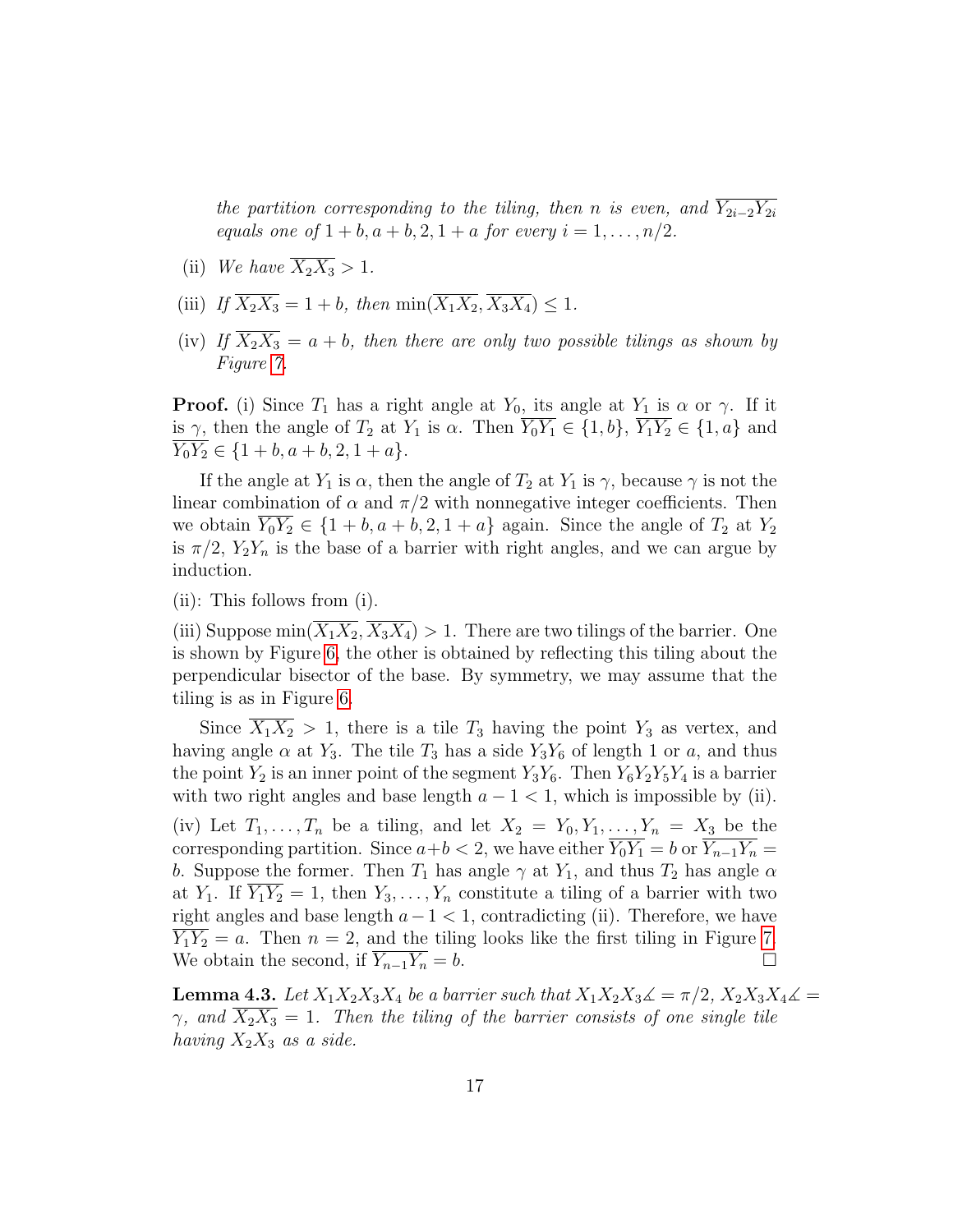<span id="page-17-0"></span>

Figure 6

**Proof.** Let  $T_1, \ldots, T_n$  be a tiling of the barrier, and let  $X_2 = Y_0, Y_1, \ldots, Y_n =$  $X_3$  be the partition corresponding to the tiling. Since the angle of  $T_n$  at  $X_3$ equals  $\gamma$ , the angle of  $T_n$  at  $Y_{n-1}$  equals  $\pi/2$ . If  $Y_{n-1} \neq X_2$ , then  $\overline{Y_{n-1}Y_n} = b$ , and  $1 - b = X_2Y_{n-1}$  is the base length of a barrier with two right angles. This, however, contradicts (ii) of Lemma [4.2.](#page-15-0)

<span id="page-17-1"></span>**Lemma 4.4.** Let  $X_1X_2X_3X_4$  be a barrier such that  $X_1X_2X_3\mathcal{L} = \pi/2$ ,  $X_2X_3X_4\mathcal{L} =$  $\gamma$ , and  $\overline{X_2X_3} = a$ . Then  $a = 1 + 2b$ , the tiling of the barrier is unique, and consists of three tiles  $T_1, T_2, T_3$  such that  $\overline{Y_0 Y_1} = 1$  and  $\overline{Y_1 Y_2} = \overline{Y_2 Y_3} = b$ , where  $X_2 = Y_0, Y_1, Y_2, Y_3 = X_3$  is the partition corresponding to the tiling.

**Proof.** Let  $T_1, \ldots, T_n$  be a tiling of the barrier, and let  $X_2 = Y_0, Y_1, \ldots, Y_n =$  $X_3$  be the partition corresponding to the tiling. Since the angle of  $T_n$  at  $X_3$ equals  $\gamma$ , the angle of  $T_n$  at  $Y_{n-1}$  equals  $\pi/2$ . Therefore,  $X_2Y_{n-1}$  is the base of a barrier with two right angles. By Lemma [4.2,](#page-15-0)  $\overline{X_2Y_{n-1}} > 1$ . Then  $\overline{Y_{n-1}X_3} =$  $\overline{X_2 X_3} - \overline{X_2 Y_{n-1}} < a - 1 < 1$ , and thus  $\overline{Y_{n-1} X_3} = b$  and  $\overline{X_2 Y_{n-1}} = a - b$ . Since  $a - b < 2(1 + b)$ , we have  $a - b \in \{1 + b, a + b, 2, 1 + a\}$  by (i) of Lemma [4.2.](#page-15-0) We obtain  $a - b = 1 + b$ ,  $a = 1 + 2b$  and  $n = 3$ .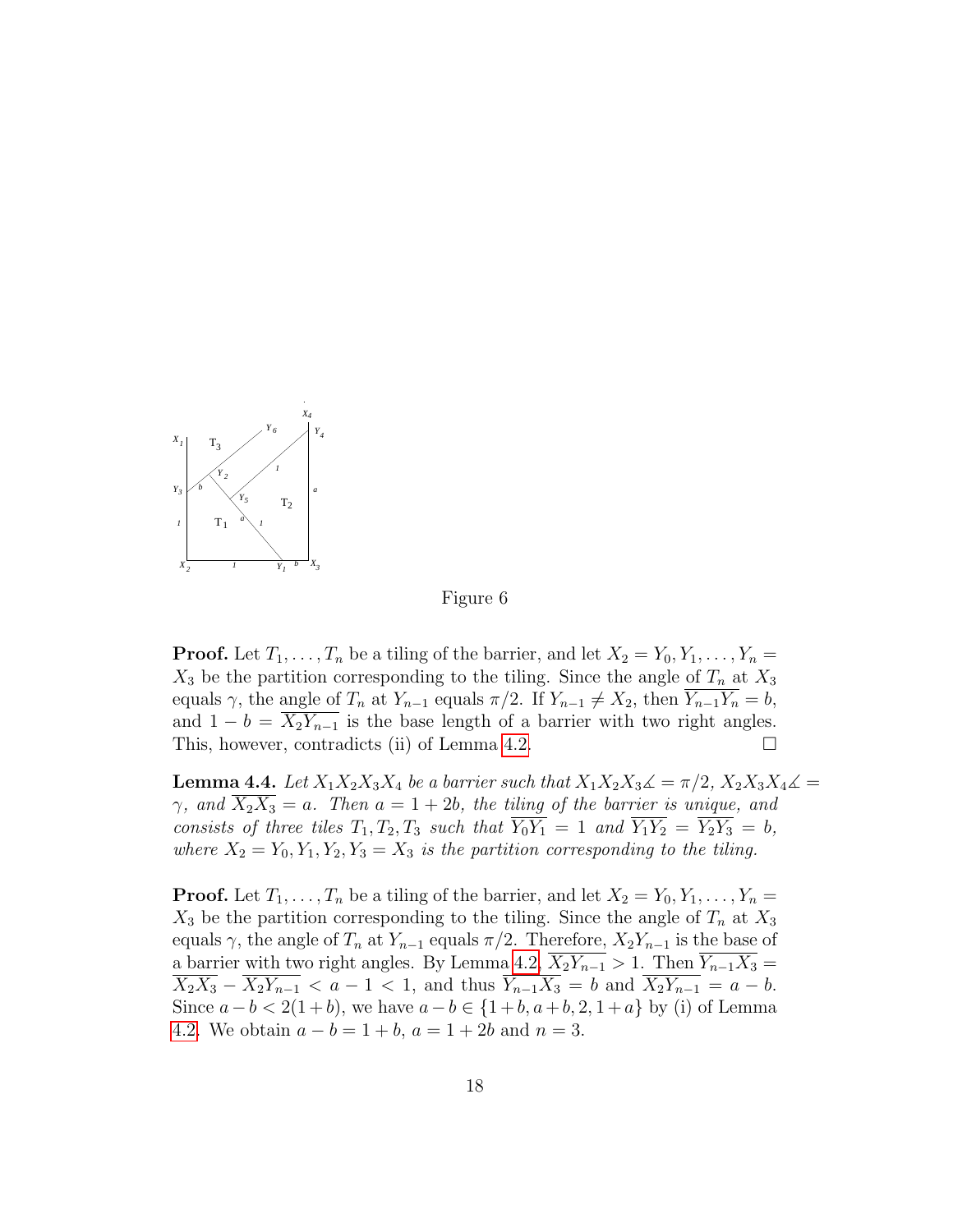<span id="page-18-0"></span>

Figure 7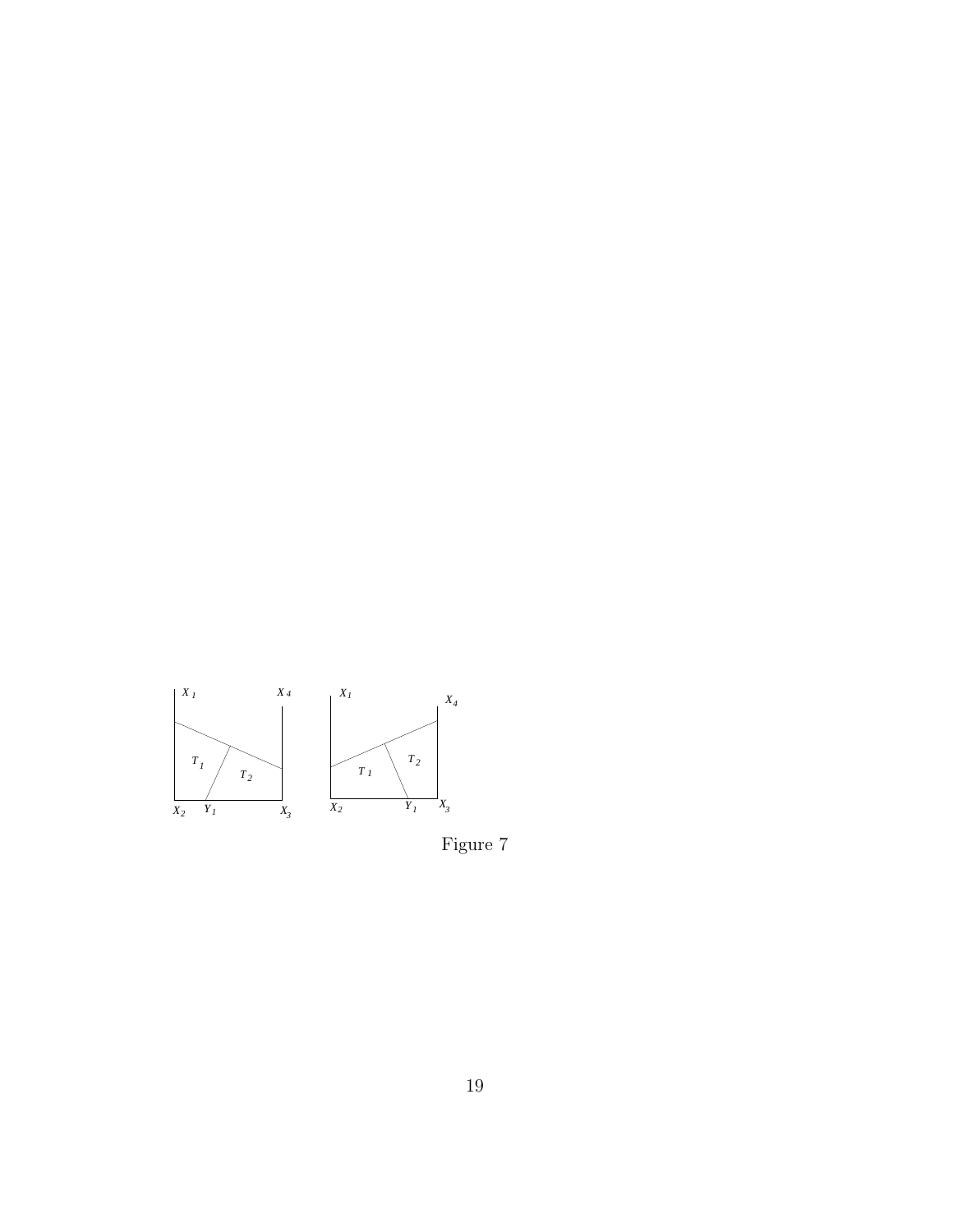<span id="page-19-0"></span>

Figure 8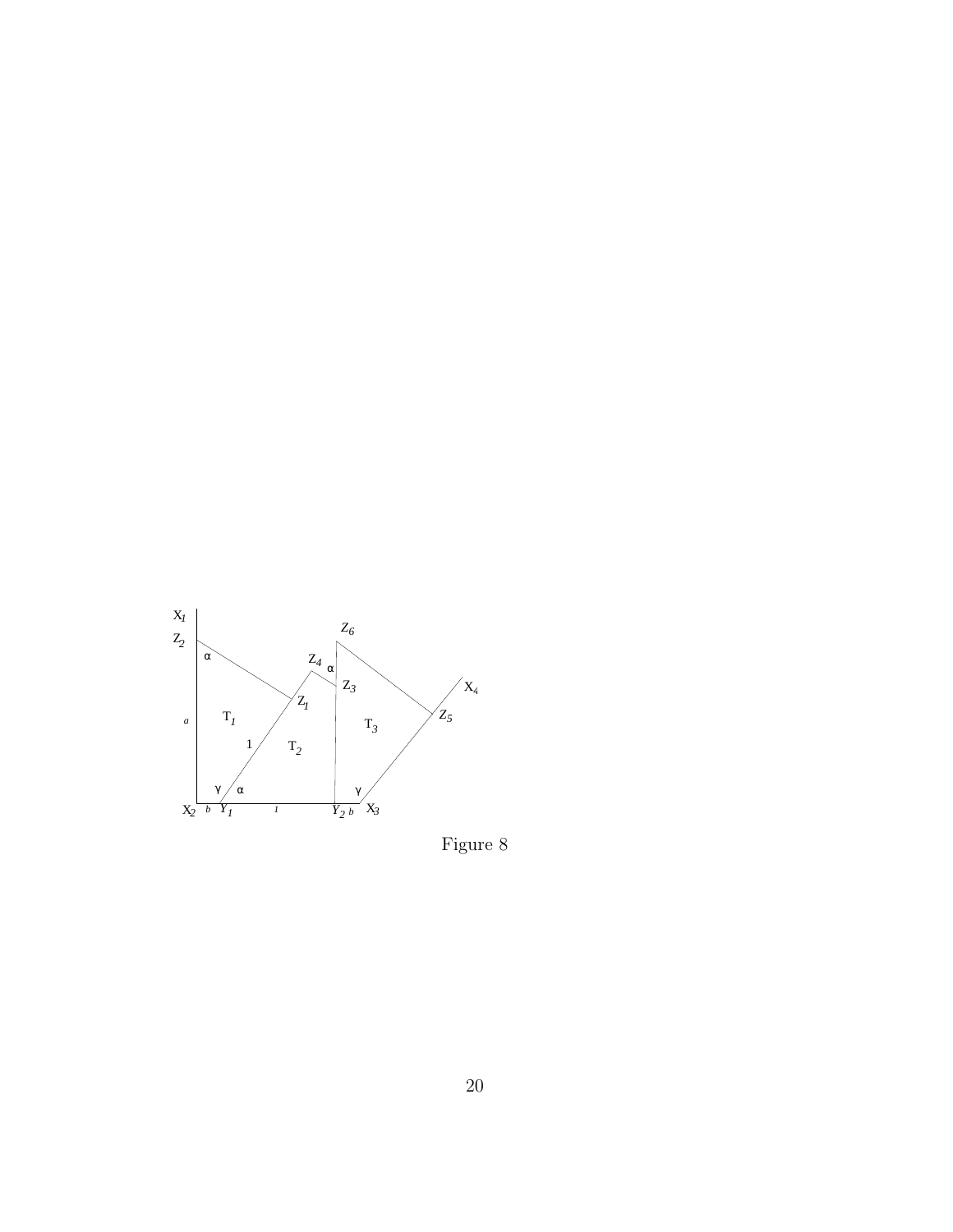<span id="page-20-0"></span>

Figure 9

In order to complete the proof we have to show that  $\overline{Y_0 Y_1} = 1$  and  $\overline{Y_1 Y_2} =$ b. If this is not true, then  $\overline{Y_0 Y_1} = b$  and  $\overline{Y_1 Y_2} = 1$ . Figure [8](#page-19-0) shows the arrangement of the tiles in this case. Then  $Z_2X_2Y_2Z_6$  is a barrier with two right angles and base length  $1 + b$ . Since  $\overline{Z_2 X_2} = a > 1$  and  $\overline{Z_6 Y_2} = a > 1$ , this contradicts (iii) of Lemma [4.2.](#page-15-0)  $\Box$ 

<span id="page-20-1"></span>**Lemma 4.5.** Let T be a tile with vertices  $X_1, X_2, X_3, X_4$  such that  $\overline{X_2 X_3} = b$ and  $\overline{X_3X_4} = 1$  (see Figure [9\)](#page-20-0). Suppose that there is a segment  $X_1X_5 \subset U$ such that  $X_2$  is an inner point of  $X_1X_5$ . Then there is a segment  $X_2X_6 \subset U$ such that  $X_3$  is an inner point of  $X_2X_6$ .

**Proof.** Let R be the tile having a vertex at  $X_2$ , different from T and lying on the same side of  $X_1 X_5$  as T. Then R has a side  $X_2 X_7$  lying on the line  $\ell$ going through  $X_2$  and  $X_3$ .

If  $\overline{X_2 X_7} > b$ , then we can take  $X_6 = X_7$ . If  $\overline{X_2 X_7} = b$ , then  $X_7 = X_3$ , and the angle of R at  $X_3$  is  $\gamma$ . Thus T and R both have an angle  $\gamma$  at  $X_3$ .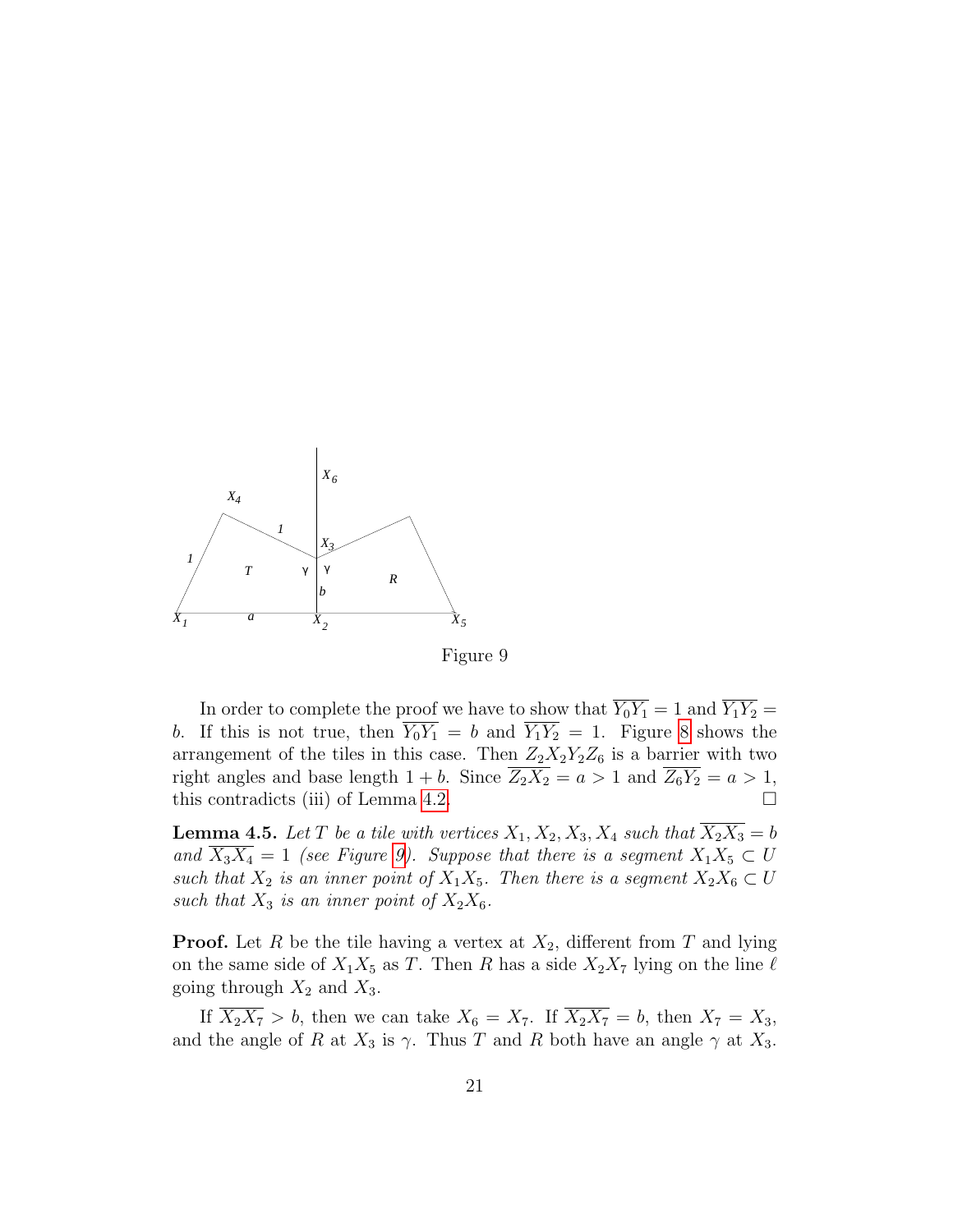Since  $2\pi - 2\gamma = 2\alpha$ , it follows that there are two other tiles having a vertex at  $X_3$ , and both tiles have an angle  $\alpha$  at  $X_4$ . Since  $\gamma + \alpha = \pi$ , we can see that the segment  $X_2X_3$  can be continued in U; that is, there is a point  $X_6$ on  $\ell$  such that  $X_3$  is an inner point of a segment  $X_2X_6 \subset U$ .

<span id="page-21-0"></span>**Lemma 4.6.** Let the segments  $XY$  and  $YZ$  be be covered by  $U$ , and suppose  $XYZ\angle = \pi/2$  and  $\overline{XY} > 1$ ,  $\overline{YZ} > 1$ . Let  $\ell_X$  and  $\ell_Z$  denote the halflines that start from Y and go through X and Z, respectively. Let T be the (unique) tile having a vertex at  $Y$  and lying in the quadrant bounded by the halflines  $\ell_X$  and  $\ell_Y$ . Then the sides of T with endpoint Y have lengths a and b.

**Proof.** Since  $XY, YZ \subset U$  and  $\alpha > \pi/4$ , it follows that T has a right angle at Y. If the statement of the lemma is not true, then both sides of  $T$  with endpoint Y have length 1. We may assume that  $T = Q$  with the usual labeling. Then  $Y = D$ , and by symmetry we may also assume that A is an inner point of the segment  $DZ$  and C is an inner point of the segment  $DX$ (see Figure [10\)](#page-22-0).

Since  $XD > 1$ , there is a tile  $R_1$  having a vertex at C and having angle  $\alpha$  at C, and such that the point B is an inner point of the side CE of  $R_1$ . Note that  $CE$  equals 1 or a, and that  $R_1$  has a right angle at E.

Now EBAZ is a barrier with angle  $\pi/2$  and  $\gamma$  and with base length a. By Lemma [4.4,](#page-17-1) we have  $a = 1 + 2b$ , and the tiling of EBAZ is unique, and consists of three tiles  $S_1, S_2, S_3$  as in Figure [10.](#page-22-0) Let  $B, X_1, X_2, A$  be the partition corresponding to the tiling of EBAZ; then  $\overline{BX_1} = 1$  and  $\overline{X_1 X_2} =$  $\overline{X_2A} = b$ . Let  $B, X_1, X_3, F$  be the vertices of  $S_1$ , and let  $X_1, X_2, X_4, X_5$  be the vertices of  $S_2$ .

Let  $\ell$  denote the line going through the points  $C, B$  and E. We prove that there is a point G on  $\ell$  such that  $CG \subset U$  and F is an inner point of the segment CG.

If  $\overline{CE} = a = 1 + 2b$ , then  $\overline{CE} > 1 + b = \overline{CF}$ , and we can take  $G = E$ .

Suppose  $\overline{CE} = 1$ , and let  $R_2$  be the tile having a vertex at E and different from  $R_1$ . Then  $R_2$  has a side EH lying on  $\ell$ . If  $\overline{EH} > b$ , then we can take  $G = H$ . If  $EH = b$ , then  $H = F$ , and the angle of  $R_2$  at F is  $\gamma$ . Thus  $R_2$ and  $S_1$  both have an angle  $\gamma$  at F. Since  $2\pi - 2\gamma = 2\alpha$ , it follows that there are two other tiles having a vertex at F, and both tiles have an angle  $\alpha$  at F. Since  $\gamma + \alpha = \pi$ , we can see that the segment CF can be continued in U; that is, there is a point  $G$  with the required properties.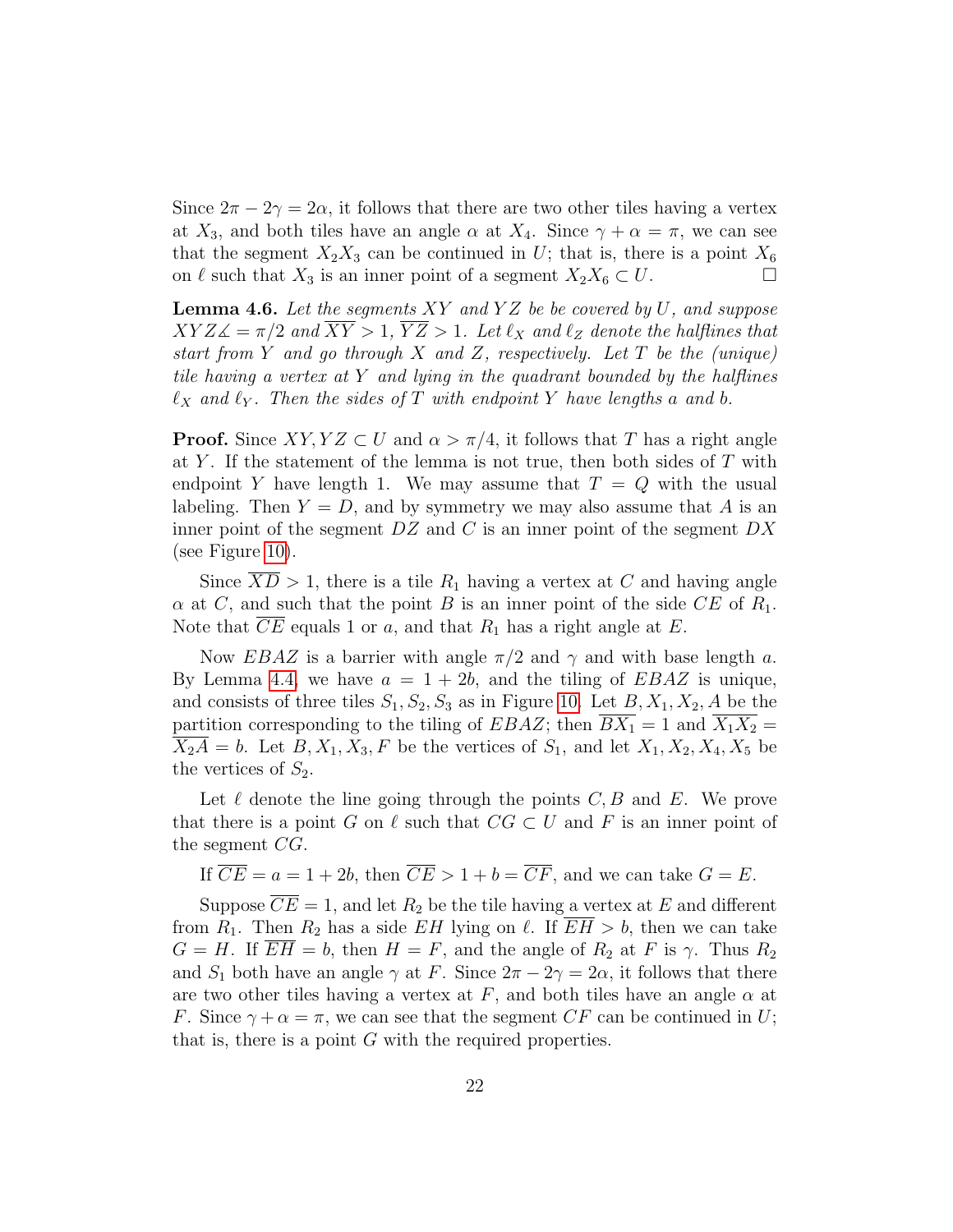<span id="page-22-0"></span>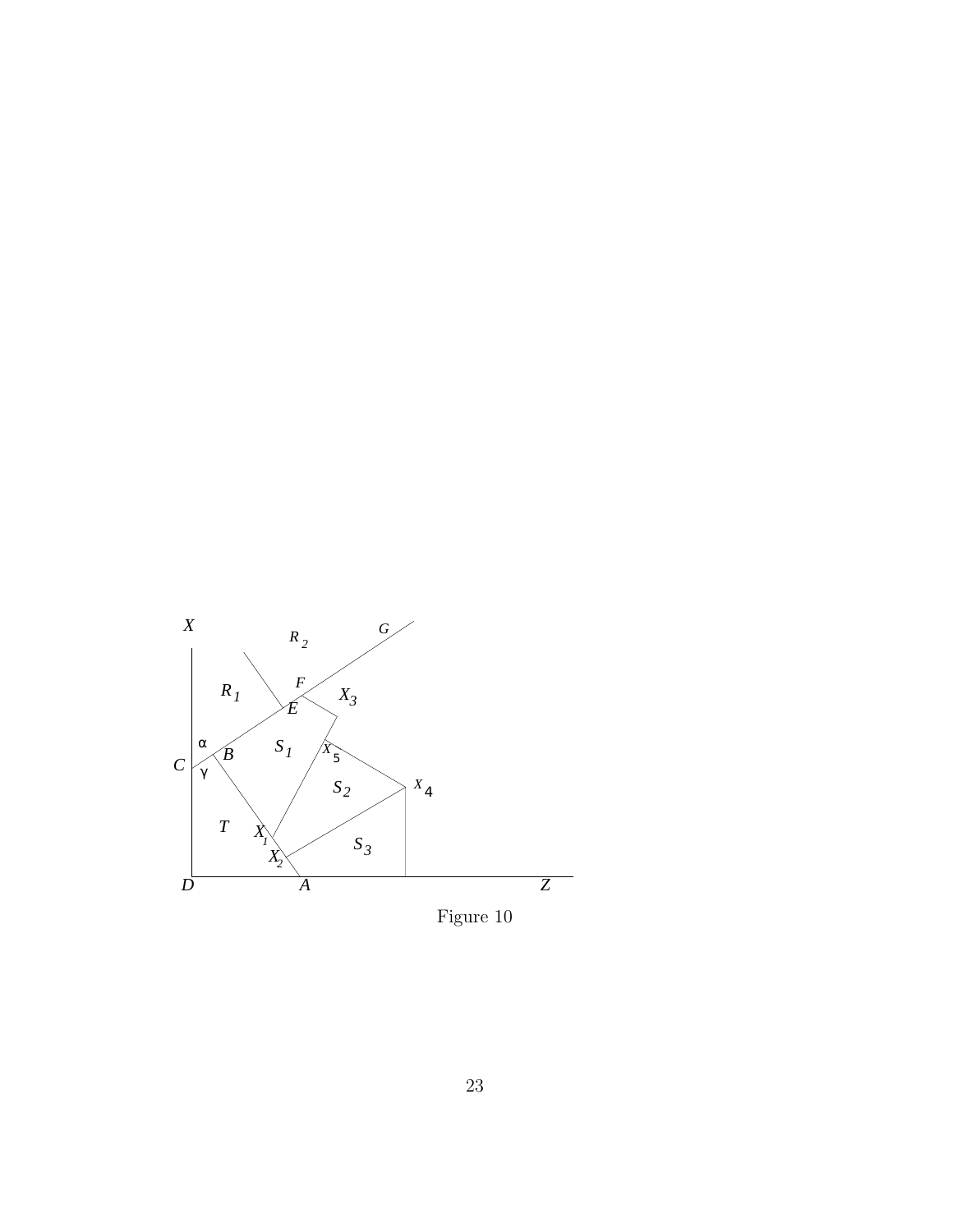Then  $GBX_2X_4$  is a barrier having right angles and base length  $1 + b$ . Since  $\overline{GB} > 1$  and  $\overline{X_2X_4} = a > 1$ , this contradicts (iii) of Lemma [4.2.](#page-15-0) This contradiction completes the proof.

<span id="page-23-0"></span>**Lemma 4.7.** Let  $X_1X_2X_3X_4$  be a barrier such that  $X_1X_2X_3\mathcal{L} = \pi/2$ ,  $X_2X_3X_4\mathcal{L} =$  $\gamma$ , and  $\overline{X_2 X_3} = 2a + b$ . Then  $\overline{X_1 X_2} \leq 1$ .

**Proof.** Let  $T_1, \ldots, T_n$  be a tiling of the barrier, and let  $X_2 = Y_0, Y_1, \ldots, Y_n =$  $X_3$  be the corresponding partition.

Since  $T_n$  has angle  $\gamma$  at  $X_3$ , we have either  $\overline{Y_{n-1}Y_n} = 1$  or  $\overline{Y_{n-1}Y_n} = b$ . We consider the two cases separately.

**Case I:**  $\overline{Y_{n-1}Y_n} = 1$ . The tiles  $T_1, \ldots, T_{n-1}$  constitute a tiling with two right angles and with base length  $2a+b-1$ . By (i) of Lemma [4.2,](#page-15-0)  $n-1$  is even, and  $2a + b - 1$  equals a sum  $c_1 + \ldots + c_k$ , where  $k = (n - 1)/2$ , and each  $c_i$  equals  $2a + b - 1$  equals a sum  $c_1 + \ldots + c_k$ , where  $\kappa = (n - 1)/2$ , and each  $c_i$  equals<br>one of  $1+b$ ,  $a+b$ ,  $2$ ,  $1+a$ . Now  $a < \sqrt{2}$  implies  $2a < 3$  and  $2a+b-1 < 2+b <$  $2(1 + b)$ . Therefore, we have  $k = 1$  and  $2a + b - 1 \in \{1 + b, a + b, 2, 1 + a\}.$ By  $a + b < 2a + b - 1 < 1 + a$ , the only possibility is  $2a + b - 1 = 2$ , and thus we have  $\overline{Y_0 Y_1} = \overline{Y_1 Y_2} = \overline{Y_2 Y_3} = 1.$ 

Let  $X_2, Y_1, Z_1, Z_2$  be the vertices of  $T_1$ . Then  $\overline{X_2Y_1} = \overline{X_2Z_1} = 1$ . Now  $\overline{X_2 X_3} = 2a + b > 1$ . Therefore,  $\overline{X_1 X_2} \le 1$  follows from Lemma [4.6.](#page-21-0)

**Case II:**  $\overline{Y_{n-1}Y_n} = b$ . If the vertices of  $T_n$  are  $Y_{n-1}, X_3, W_1, W_2$ , then  $W_2Y_{n-1} = a$ . The tiles  $T_1, \ldots, T_{n-1}$  constitute a tiling with two right an-gles and with base length 2a. By (i) of Lemma [4.2,](#page-15-0)  $n-1$  is even, and 2a equals a sum equals a sum  $c_1 + \ldots + c_k$ , where  $k = (n-1)/2$ , and each  $c_i$ equals one of  $1+b$ ,  $a+b$ ,  $2$ ,  $1+a$ . Now  $2a > 1+a$  implies that  $k \ge 2$ . On the equals one or  $1 + b, a + b, 2, 1 + a$ . Now  $2a > 1 + a$  implies that  $k \ge 2$ . On the other hand,  $a < \sqrt{2}$  implies  $2a < 3$ , hence  $k \le 2$ . Therefore, we have  $k = 2$ , and 2a is the sum of two elements of the set  $\{1+b, a+b, 2, 1+a\}$ . Since the case  $a = 1 + b$  has been excluded and  $2a < 2(a + b)$ , the only possibility is  $2a = (1+b) + (a+b)$ . Then  $\overline{Y_0 Y_2} = 1+b$  and  $\overline{Y_2 Y_4} = a+b$ , or the other way around.

**Case II.1:**  $\overline{Y_0 Y_2} = 1 + b$  and  $\overline{Y_2 Y_3} = a + b$ . Suppose  $\overline{X_1 X_2} > 1$ . It follows from Lemma [4.6](#page-21-0) that  $\overline{Y_0 Y_1} = b$ ,  $\overline{Y_1 Y_2} = 1$ , and the arrangement of  $T_1$  and  $T_2$  is as in Figure [11.](#page-24-0) By (iii) of Lemma [4.2,](#page-15-0) the segment  $Y_2Z_3$  cannot be continued in U. Then, by (iv) of Lemma [4.2,](#page-15-0) the tiles  $T_3$  and  $T_4$  are as in Figure [11.](#page-24-0) Then there is a tile R having a vertex at  $Z_5$ . Then R has a side  $Z_5Z_6$  such that  $Z_3$  is an inner point of  $Z_5Z_6$ , contradicting (iii) of Lemma [4.2.](#page-15-0)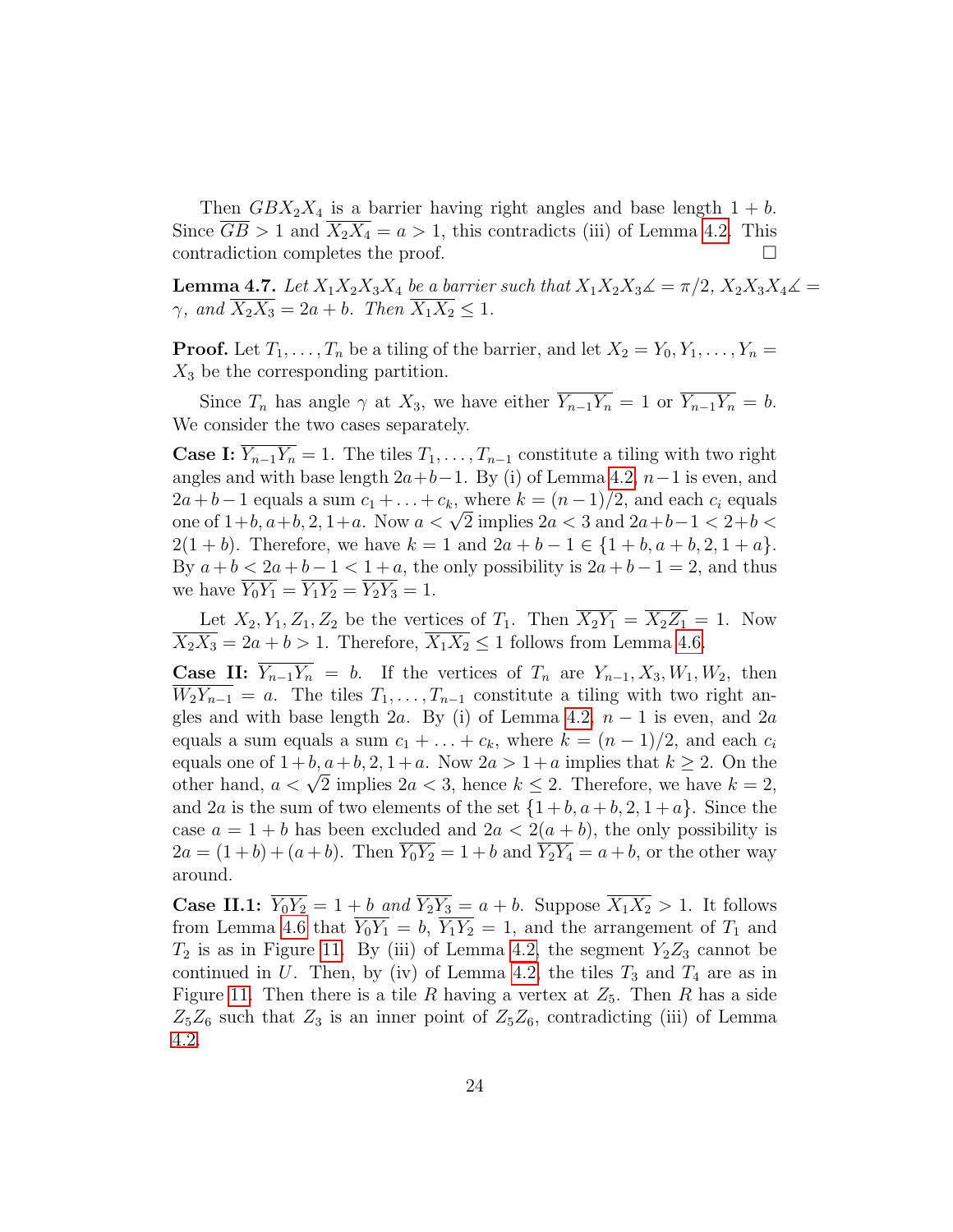<span id="page-24-0"></span>

Figure 11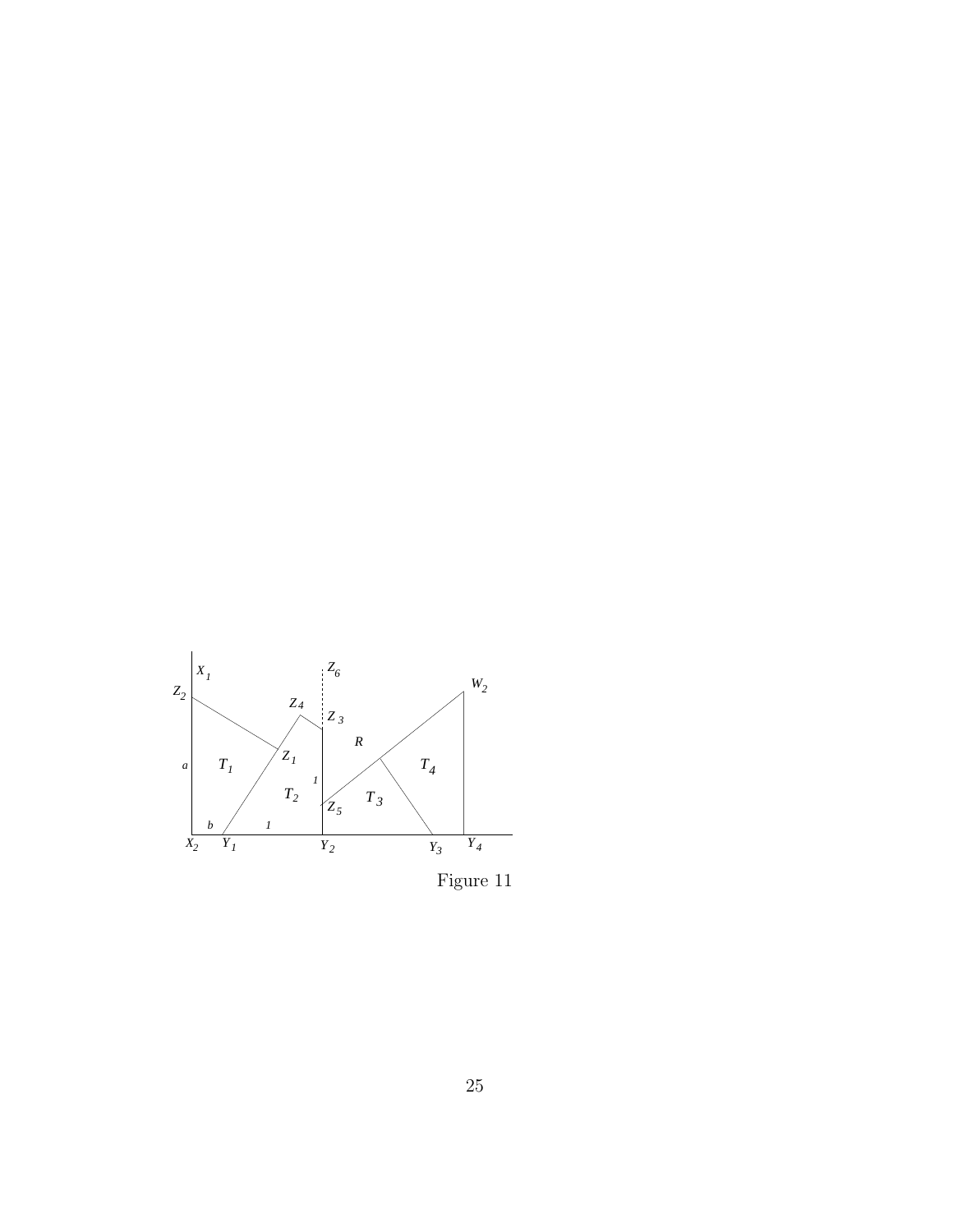**Case II.2:**  $\overline{Y_0 Y_2} = a + b$  and  $\overline{Y_2 Y_3} = 1 + b$ . The proof in this case is the same as in Case II.1. The only difference is that we work from right to left; that is, from  $Y_4$  to  $X_2$ , using  $\overline{W_2Y_4} = a > 1$ .

#### 5 Ruling out family (iii): conclusion

As we mentioned earlier, the square of side length  $a + b$  can be tiled with four copies of  $Q$  (see Figure [1\)](#page-2-0).

Let  $\Sigma$  denote the quadrant  $\{(x, y): x \geq 0, y \geq 0\}$ . Since  $\Sigma$  is tiled with the squares

$$
\sigma_{i,j} = [(i(a+b), (i+1)(a+b)] \times [j(a+b), (j+1)(a+b)]
$$

 $(i, j = 0, 1, \ldots)$ , it follows that  $\Sigma$  can be tiled with congruent copies of Q. We say that a tiling of  $\Sigma$  with congruent copies of  $Q$  is *trivial*, if every square  $\sigma_{i,j}$  is tiled by four tiles of the tiling.

<span id="page-25-0"></span>**Theorem 5.1.** Every tiling of  $\Sigma$  with congruent copies of  $Q$  is trivial.

We can deduce Lemma [4.1](#page-14-0) from Theorem [5.1](#page-25-0) as follows. Suppose  $Q$  is a reptile. Then there is a quadrilateral  $Q'$  similar to  $Q$  such that  $Q'$  can be tiled with  $k \geq 2$  congruent copies of Q. Let the vertices of Q' be  $X, Y, V, W$ such that  $XY = \lambda a$ ,  $YV = \lambda$ ,  $VW = \lambda$  and  $WX = \lambda b$ , where  $\lambda = \sqrt{k} > 1$ . We may assume that X is the origin, Y is the point  $(\lambda a, 0)$  and W is the point  $(0, \lambda b)$ . The square  $\sigma'_{0,0} = [0, \lambda(a+b)] \times [0, \lambda(a+b)]$  can be tiled with four copies of  $Q'$ , and thus by 4k congruent copies of  $Q$ . Now  $\Sigma$  is tiled with congruent copies of  $\sigma'_{0,0}$ . Translating the tiling of  $\sigma'_{0,0}$  into each of these squares we obtain a tiling of  $\Sigma$  with congruent copies of  $Q$ .

By Theorem [5.1,](#page-25-0) this tiling must be trivial. Let  $i$  be the largest integer with  $i(a + b) < \lambda a$ . Then the line  $\ell$  going through the vertices Y and V cuts the square  $\sigma_{(i,0)}$  into two parts. Since the tiling is trivial and  $\ell \cap \sigma_{i,0}$  is covered by the boundaries of the tiles,  $\ell$  must intersect the x axis at the point  $i(a+b)+a$ , and must intersect the line  $y = a+b$  at the point  $(i(a+b)+b, a+b)$ . Then  $\ell$  also cuts the square  $\sigma_{i,1}$  into two parts. However,  $\ell \cap \sigma_{i,1}$  cannot be covered by the boundaries of the tiles, since  $b < a$ , and thus  $\ell$  enters the interior of a tile in  $\sigma_{i,1}$ , which is impossible.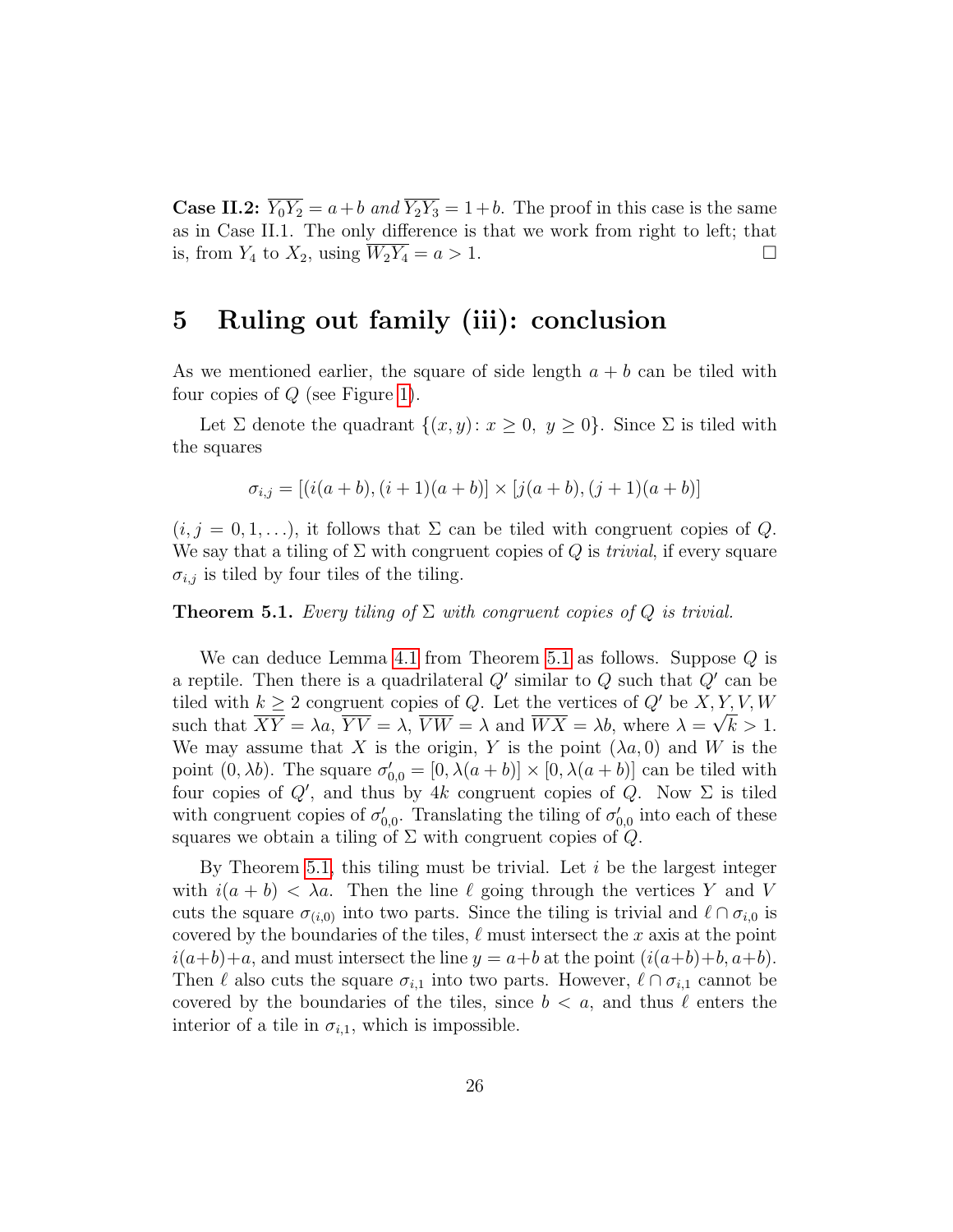The rest of the section is devoted to the proof of Theorem [5.1.](#page-25-0) Suppose a tiling of  $\Sigma$  is given.

<span id="page-26-0"></span>**Lemma 5.2.** Let  $X_1, \ldots, X_8$  be points such that  $X_3, X_4, X_2, X_1$  are the vertices of a square  $\sigma_1$  of side length  $a+b$ ,  $X_6, X_7, X_5, X_4$  are vertices of a square  $\sigma_2$  of side length  $a+b$ , and  $\overline{X_7X_8} > 1$ . (See Figure [12.](#page-27-0)) Suppose that at least one of the broken lines  $X_1X_3X_4X_6X_8$  and  $X_2X_6X_8$  is covered by U. Then  $\sigma_2$  is tiled with four tiles.

**Proof.** There is a tile  $T_1 \subset \sigma_2$  having a vertex at  $X_6$ . Let the vertices of  $T_1$ be  $X_6, Y_1, Y_2, Y_3$  such that  $Y_1$  is an inner point of the segment  $X_6X_7$  and  $Y_3$  is an inner point of the segment  $X_6X_4$ . By Lemma [4.6](#page-21-0) we have  $X_6Y_1 = a$  and  $X_6Y_3 = b$ , or the other way around. We consider these two cases separately. **Case I:**  $\overline{X_6Y_1} = a$  and  $\overline{X_6Y_3} = b$ . Then there is a tile  $T_2$  with vertices  $Y_3Y_4Y_5Y_6$  such that  $Y_4 \in \sigma_2$  and  $Y_6$  is on the segment  $X_6X_2$ . Since the angle of  $T_2$  at  $Y_3$  equals  $\alpha$ , we have  $\overline{Y_3Y_4} = a$  or 1. We consider the two cases separately. Let  $\ell$  denote the line going through the points  $Y_3$  and  $Y_2$ .

**Case I.1:**  $\overline{Y_3Y_4} = a$ . Then  $Y_4Y_2Y_1X_7$  is a barrier, and then, by Lemma [4.3,](#page-16-0) there is a tile  $T_3$  with vertices  $Y_1, X_7, Y_7, Y_2$ . (See Figure [13.](#page-28-0)) We have  $\overline{Y_2Y_4} = a - 1 < \overline{Y_2Y_7} = 1$ , and  $\overline{Y_4Y_7} = \overline{Y_3Y_7} - \overline{Y_3Y_4} = 2 - a$ .

We show that there is a point Z on  $\ell$  such that  $Y_3Z \subset U$  and  $Y_7$  is an inner point of the segment  $Y_3Z$ .

There is a tile  $T_4$  with vertices  $Y_4, Y_8, Y_9, Y_{10}$  such that  $Y_8$  is on the line  $\ell$ . If  $\overline{Y_4Y_8} \ge 1$  then we take  $Z = Y_8$ . On the other hand, if  $\overline{Y_4Y_8} = b$  then, by  $2 - a > b$ , the point  $Y_8$  is an inner point of the segment  $Y_4Y_7$ . In this case, however, there is a tile  $T_5$  with vertices  $Y_8, Y_{11}, Y_{12}, Y_{13}$  such that  $Y_{11}$  is on the line  $\ell$ . Since the angle of  $T_5$  at  $Y_8$  is  $\alpha$ , we have  $\overline{Y_8Y_{11}} \geq 1$ , and thus we can take  $Z = Y_{11}$ .

In both cases,  $ZY_7X_7X_8$  is a barrier as in Lemma [4.4,](#page-17-1) so we have a tile  $T_8$ having sides of length 1 on each of the segments  $Y_7X_7$  and  $X_7X_8$  (see Figure [13\)](#page-28-0). Since  $Y_7X_7 = a > 1$  and  $X_7X_8 > 1$  by assumption, this contradicts Lemma [4.6.](#page-21-0)

**Case I.2:**  $\overline{Y_3Y_4} = 1$ . Then the vertices of  $T_2$  are  $Y_3, Y_2, Y_5, X_4$ . (That is, we have  $Y_4 = Y_2$  and  $Y_6 = X_4$ .

We prove that there is a point Z on the line going through  $X_3, X_4$  and  $Y_5$  such that the segment  $X_4Z$  is in U, and  $Y_5$  is an inner point of the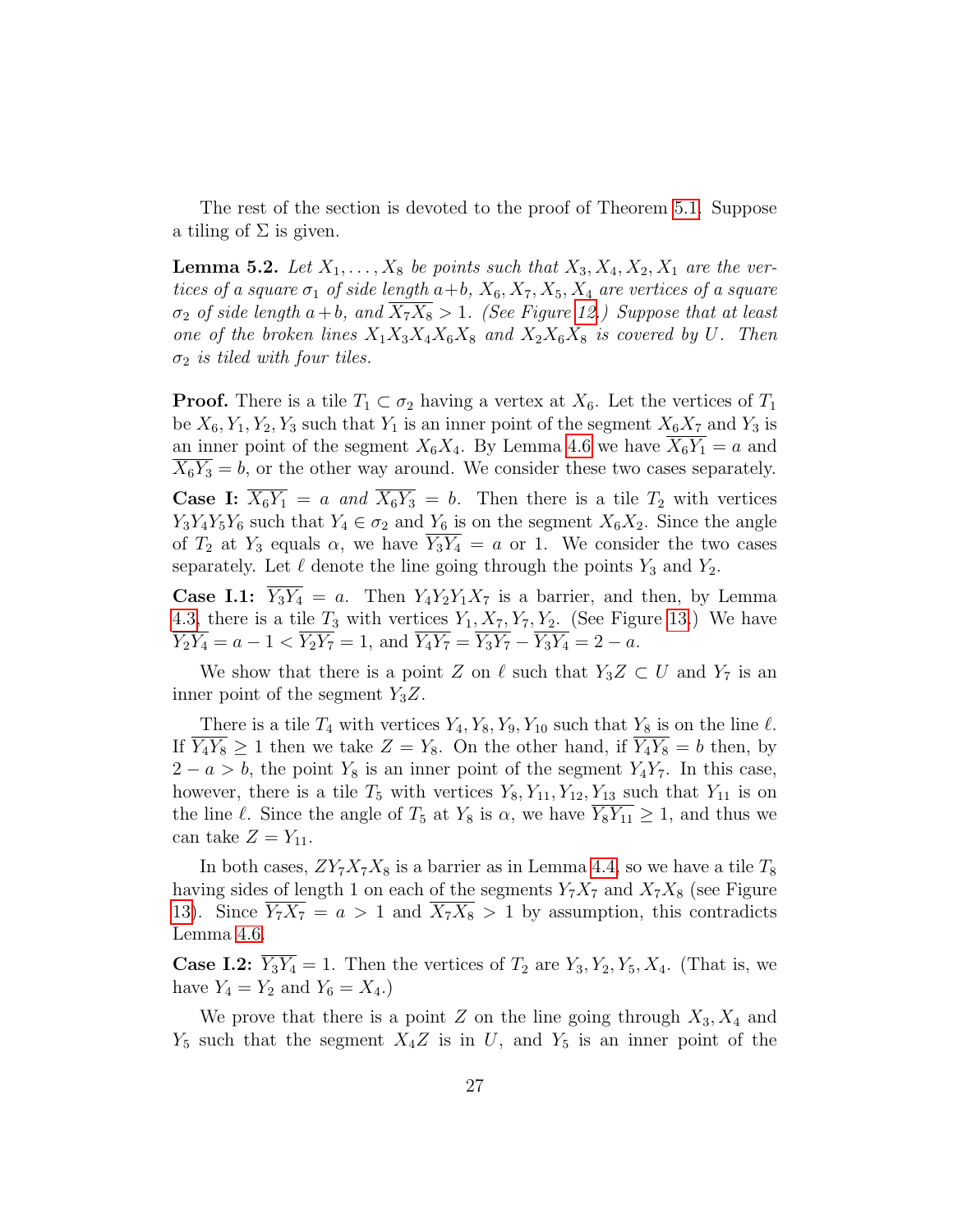<span id="page-27-0"></span>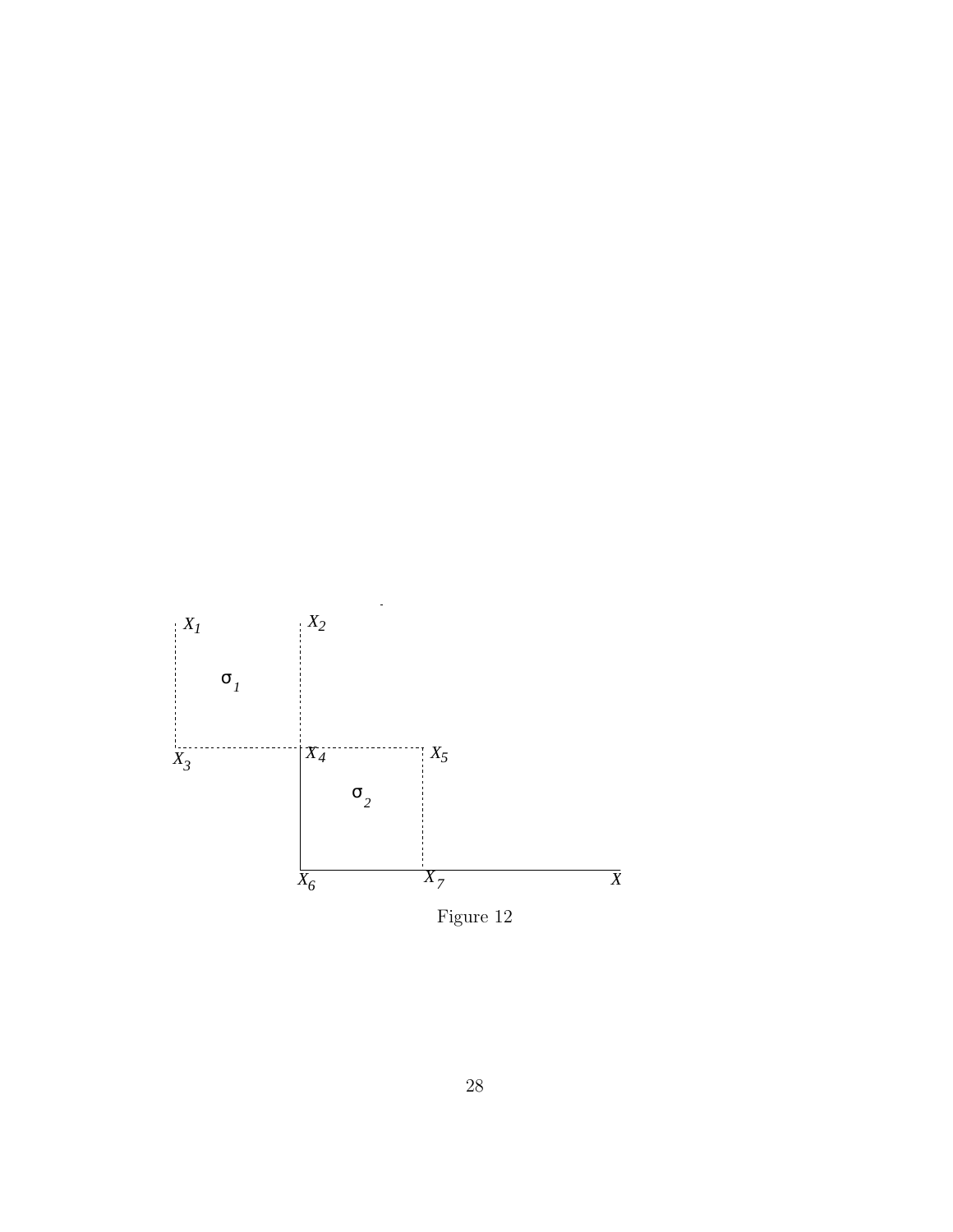<span id="page-28-0"></span>

Figure 13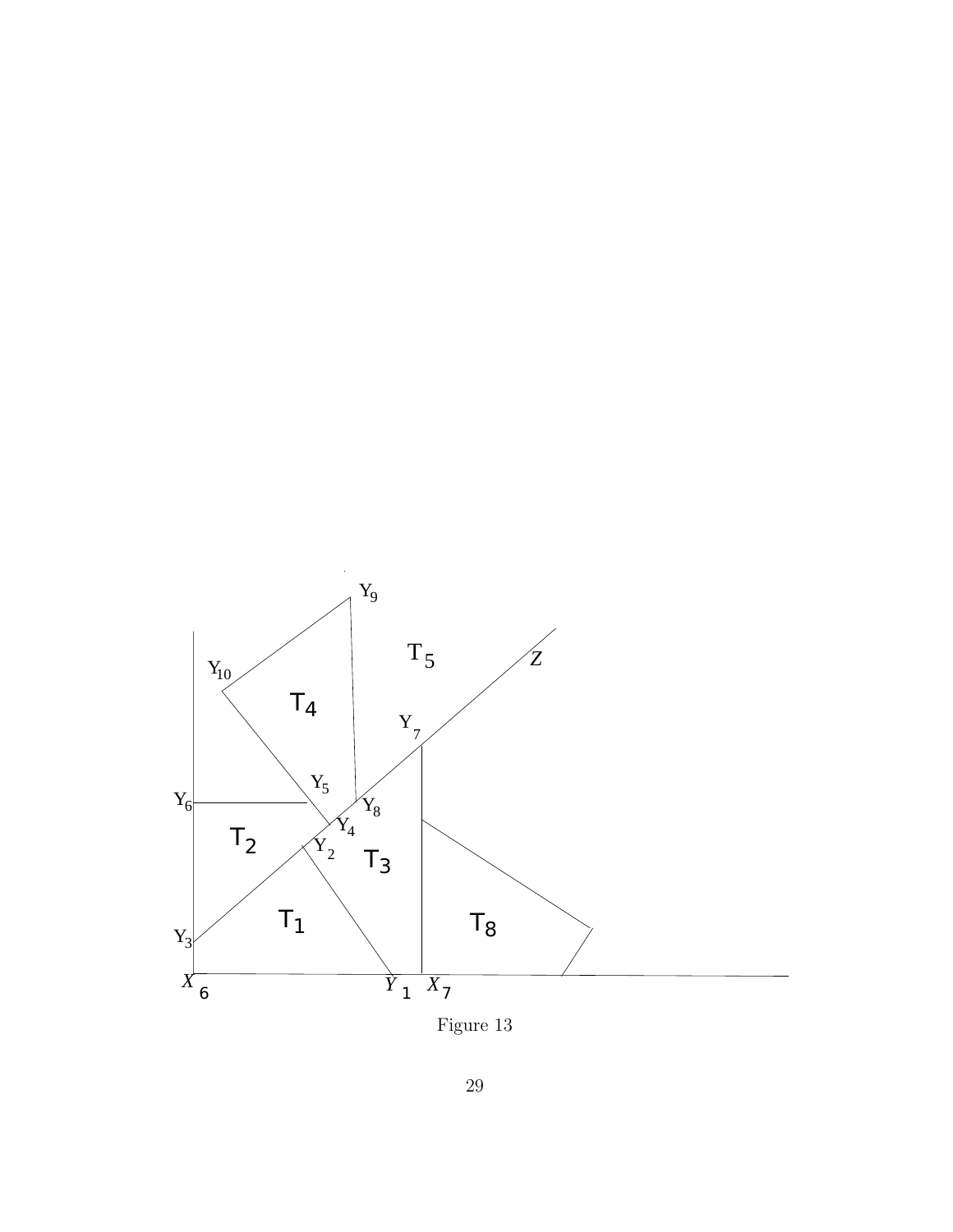segment  $X_4Z$ . Suppose this is not true. Then there is a tile  $T_3$  with vertices  $Y_5, Y_7, Y_8, Y_9$  as in Figure [14.](#page-30-0)

Suppose that the angle of  $T_3$  at  $Y_5$  equals  $\gamma$ . Since the angle of  $T_2$  at  $Y_5$ is also  $\gamma$ , it follows that there are other tiles having a vertex at  $Y_5$ . Since  $2\pi - 2\gamma = 2\alpha > \pi/2$ , there must be two such tiles, each of them having angle  $\alpha$  at  $Y_5$ . From this it is clear that there is a point Z with the required properties; in fact, one of the vertices of the tiles will do. Therefore, if there is no such point Z, then the angle of  $T_2$  at  $Y_5$  cannot be  $\gamma$ .

If the broken line  $X_2X_6X_8$  is in U, then we have  $Y_9 = X_4$ , and the angle of  $T_3$  at  $Y_5$  is  $\gamma$ , which is impossible. Therefore, the broken line  $X_1X_3X_4X_6X_8$  is in U, and thus  $X_1X_3Y_5Y_7$  is a barrier having a right angle at  $X_3$ . If the angle of  $T_3$  at  $Y_5$  is  $\pi/2$ , then, by (i) of Lemma [4.2,](#page-15-0)  $X_3Y_5$  equals a sum  $c_1 + \ldots + c_n$ , where each  $c_i$  equals one of  $1 + b$ ,  $a + b$ ,  $2$ ,  $1 + a$ . Now  $X_3Y_5 = a + b + b$ . Since  $a+2b < 2(1+b)$ , we have  $n = 1$ , and thus one of the equalities  $a+2b = 1+b$ ,  $a + 2b = a + b, a + 2b = 2, a + 2b = 1 + a$  must hold. However, the cases  $b = 1/2$  and  $a = 2 - 2b$  are excluded, so this is impossible.

Finally, suppose that the angle of  $T_3$  at  $Y_5$  is  $\alpha$ . Let  $S_1, \ldots, S_n$  be a tiling of the barrier  $X_1X_3Y_5Y_7$ , and let  $X_3 = Z_0, \ldots, Y_n = Y_5$  be the corresponding partition. Then the angle of  $S_n$  at  $Y_5$  is  $\alpha$ , and thus  $\overline{Z_{n-1}Z_n}$  is either 1 or a. Therefore,  $X_3Z_{n-1}$  is the base of a barrier of two right angles. Then  $X_3Z_{n-1}$ equals either  $a+2b-1 < 1+b$  or  $2b < 1+b$ , contradicting (i) of Lemma [4.2.](#page-15-0)

We have proved the existence of a segment  $X_3Z \subset U$  such that  $Y_5$  is an inner point of the segment  $X_4Z$ . Then there is a tile  $T_4$  with vertices  $Y_5, Y_{10}, Y_{11}, Y_{12}$  such that  $Y_{10}$  is on the segment  $Y_1Y_5$ . Since the angle of  $T_4$  at  $Y_5$  is  $\alpha$ , we have  $\overline{Y_5Y_{10}} = a$  or 1. If it equals a, then  $Y_{11}Y_{10}Y_1X_7$  is a barrier with  $\overline{Y_{10}Y_1} = 2 - a < 1$ . Thus the tiling of this barrier has more than one tile, since 2−a is different from each of a, b and 1. Thus  $2-a \ge 1+b$ , which is also impossible.

Therefore, we must have  $\overline{Y_5Y_{10}} = 1$ , and thus  $Y_{10} = Y_2$  and  $Y_{12} = X_5$ . Then  $Y_{11}Y_2Y_1X_7$  is a barrier as in Lemma [4.3.](#page-16-0) Thus there is a tile with vertices  $Y_2, Y_1, X_7, Y_{11}$  showing that  $\sigma_2$  is tiled with four tiles.

**Case II:**  $\overline{X_6Y_1} = b$  and  $\overline{X_6Y_3} = a$ . Then there is a tile  $T_2$  with vertices  $Y_3Y_4Y_5Y_6$  such that  $Y_4$  is on the line going through the points  $Y_3$  and  $Y_2$ . Since the angle of  $T_2$  at  $Y_3$  equals  $\gamma$ , we have  $Y_3Y_4 = b$  or 1. We consider the two cases separately.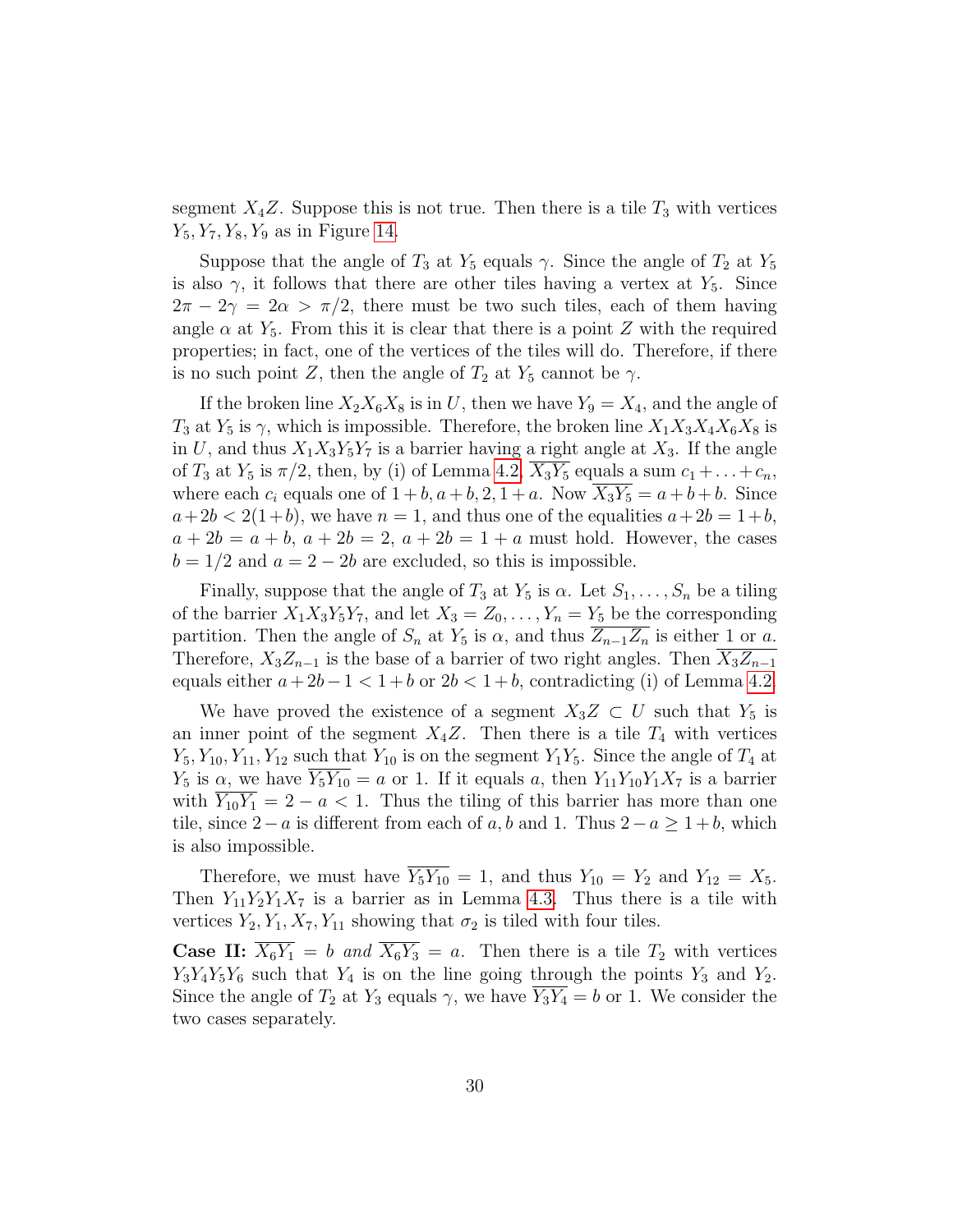<span id="page-30-0"></span>

Figure 14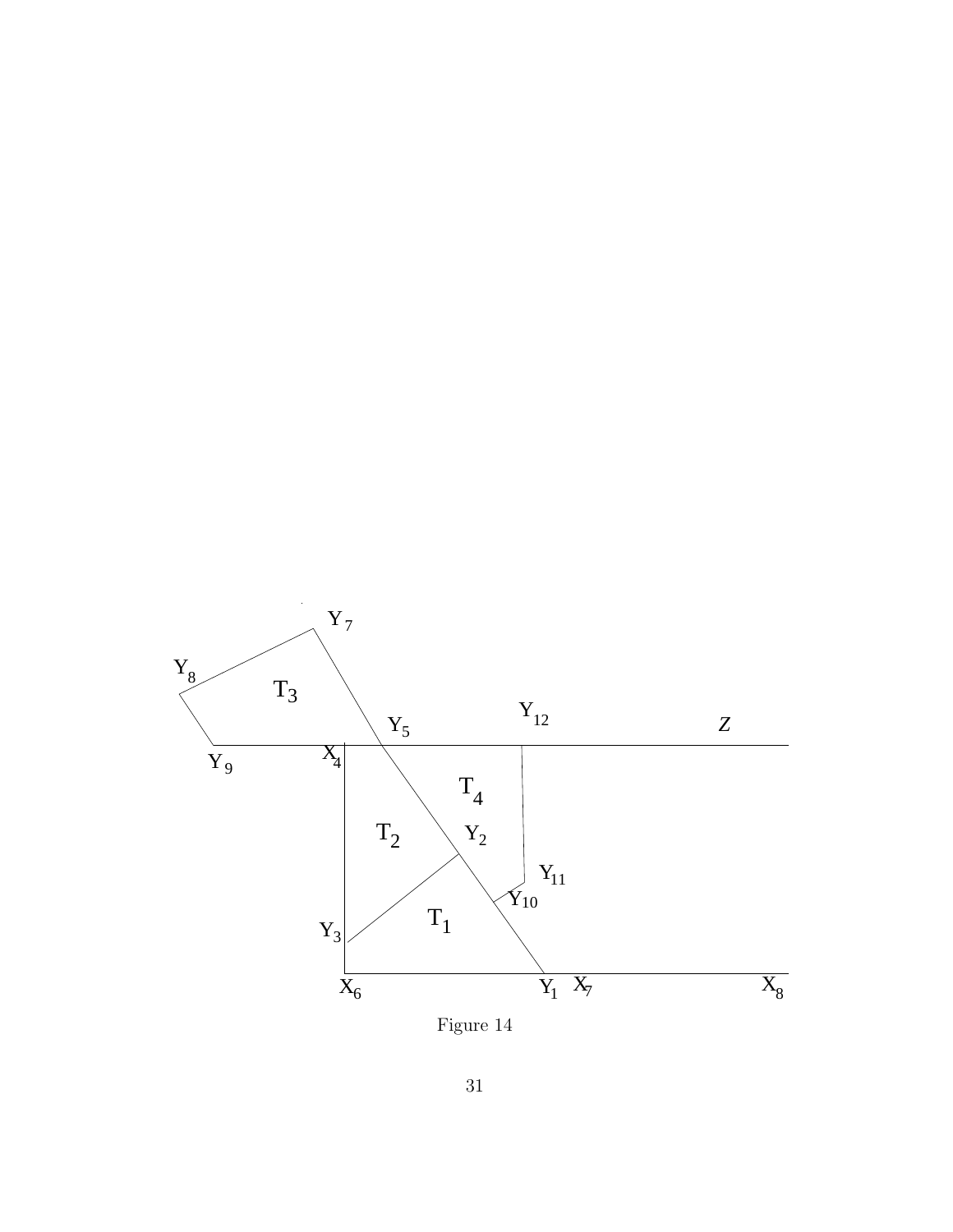**Case II.1:**  $Y_3Y_4 = b$  (see Figure [15\)](#page-32-0). There is a tile  $T_3 \subset \sigma_2$  with vertices  $Y_1, Y_7Y_8Y_9$  such that  $Y_7$  is on the line  $X_6X_7$ . Since the angle of  $T_3$  at  $Y_1$  equals  $\alpha$ , we have  $\overline{Y_1Y_9} = a$  or 1. If  $\overline{Y_1Y_9} = a$ , then  $Y_5Y_4Y_2Y_9$  is a barrier with two right angles and  $\overline{Y_4Y_2} = 1 - b < 1$ , which is impossible. Therefore, we have  $Y_1Y_9 = 1$ , and then  $Y_7 = X_7$  and  $Y_9 = Y_2$ .

By Lemma [4.5,](#page-20-1) there exist a point  $Y_{10}$  such that  $Y_7Y_{10} \subset U$  and  $Y_8$  is an inner point of the segment  $Y_7Y_{10}$ . Then  $Y_5Y_4Y_8Y_{10}$  is a barrier with angles  $\pi/2$  and  $\alpha$ , and with  $Y_4Y_8 = 2 - b$ . Since  $2 - b$  is different from each of b, 1 and a, the tiling of the barrier consists of more than one tile. One of the tiles has angle  $\alpha$  at  $Y_8$ , so its side on the base has length a or 1. The other tiles tile a barrier with two right angles, and thus  $2 - b = \overline{Y_4 Y_8} \ge (1 + b) + 1$ , which is absurd. So this case cannot happen.

**Case II.2:**  $\overline{Y_3Y_4} = 1$ . Then  $Y_4 = Y_2$  and  $Y_6 = X_4$ . There is a tile  $T_3 \subset \sigma_2$ with vertices  $Y_1, Y_7Y_8Y_9$  such that  $Y_7$  is on the line  $X_6X_7$ . Since the angle of  $T_3$  at  $Y_1$  equals  $\alpha$ , we have  $\overline{Y_1 Y_7} = a$  or 1. Let  $\ell$  denote the line going through the points  $Y_1, Y_2, Y_5$ .

Suppose  $\overline{Y_1 Y_7} = 1$  (see Figure [16\)](#page-33-0). We prove that there exists a point Z on the line  $\ell$  such that  $Y_1Z \subset U$  and  $Y_5$  is an inner point of the segment  $Y_1Z$ .

There is a tile  $T_4$  having a vertex at  $Y_9$ . Let the vertices of  $T_4$  be  $Y_9, Y_{10}, Y_{11}, Y_{12}$ , where  $Y_{12}$  is on the line  $\ell$ . If  $\overline{Y_2Y_{12}} \geq 1$ , then we take  $Z = Y_{12}$ . If  $\overline{Y_2Y_{12}} = b$ , then  $T_4$  has angle  $\gamma$  at  $Y_{12}$ , and then there is a tile  $T_5$  having angles  $\alpha$  at  $Y_{12}$ . In this case let Z be the vertex of  $T_5$  lying on  $\ell$ .

If the broken line  $X_2X_6X_8$  is covered by U then, by Lemma [4.4,](#page-17-1) there is a tile  $T_4$  such that  $T_4$  has a vertex at  $X_4$ , and has sides of length 1 on both segments  $X_3X_4$  and  $X_4X_5$ . However, these segments are longer than 1, which contradicts Lemma [4.6.](#page-21-0)

If the the broken line  $X_1X_3X_4X_6X_8$  is covered by U, then  $X_1X_3Y_5Z$  is a barrier such that  $X_1X_3Y_5\mathcal{L} = \pi/2$ ,  $X_3Y_5Z\mathcal{L} = \gamma$  and  $\overline{X_3Y_5} = 2a + b$ . By lemma [4.7,](#page-23-0) this implies  $a + b = \overline{X_1 X_3} \leq 1$ , which is not true.

Therefore, this case cannot happen, and we have  $Y_1Y_7 = a$ . Applying Lemma [4.5](#page-20-1) we find a point W on the line going through the points  $X_7, Y_8$ and  $X_5$  and such that  $X_7W \subset U$  and  $Y_8$  is an inner point of the segment  $X_7W$ . Then  $Y_5Y_9Y_8W$  is a barrier such that  $Y_5Y_9Y_8\mathcal{L} = \pi/2$ ,  $Y_9Y_8W\mathcal{L} = \alpha$ , and  $Y_2Y_8 = 1$ . Clearly,  $Y_5Y_9Y_8W$  is tiled with a single tile  $T_4$  such that  $T_1, T_2, T_3$  and  $T_4$  tile  $\sigma_2$ .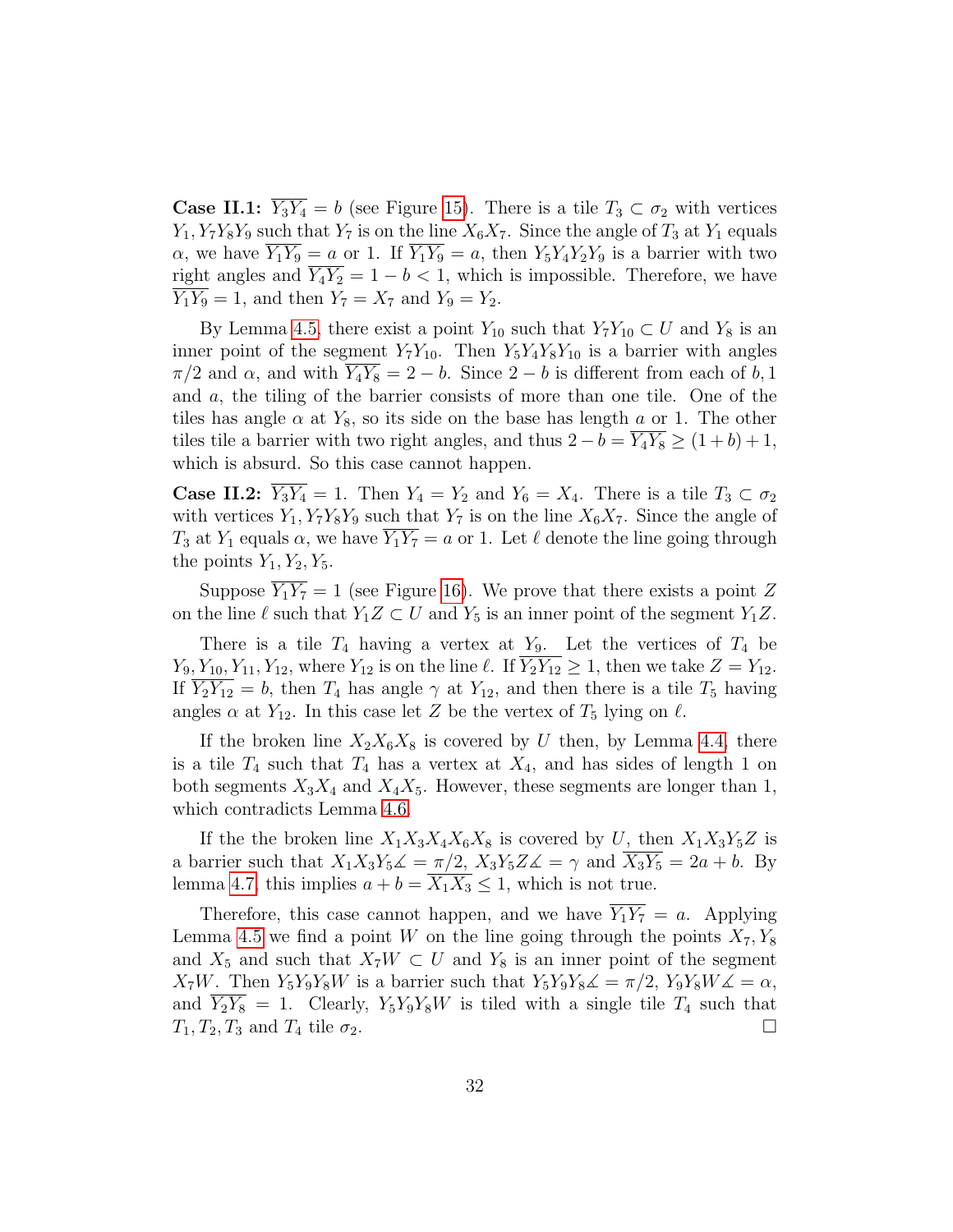<span id="page-32-0"></span>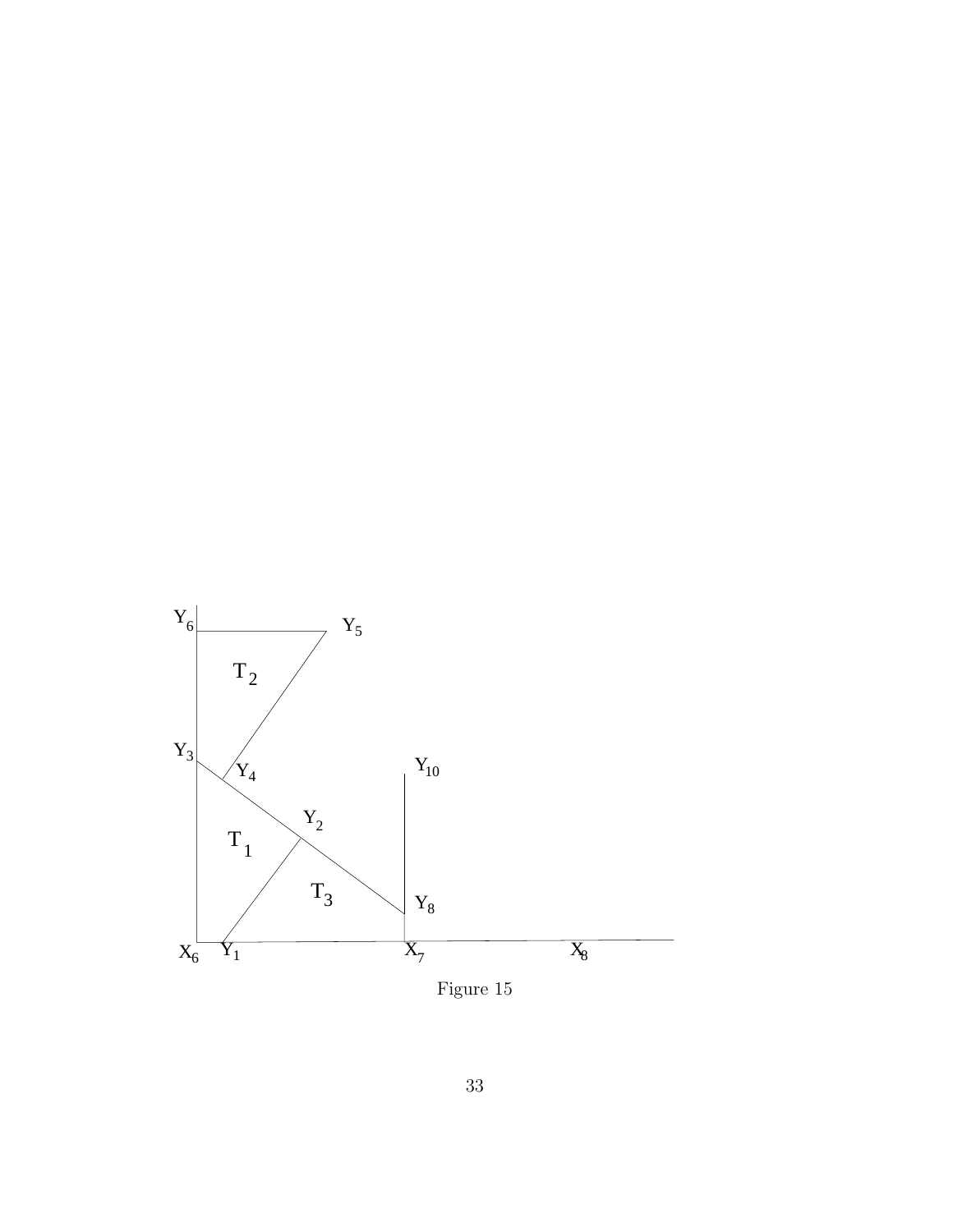<span id="page-33-0"></span>

Figure 16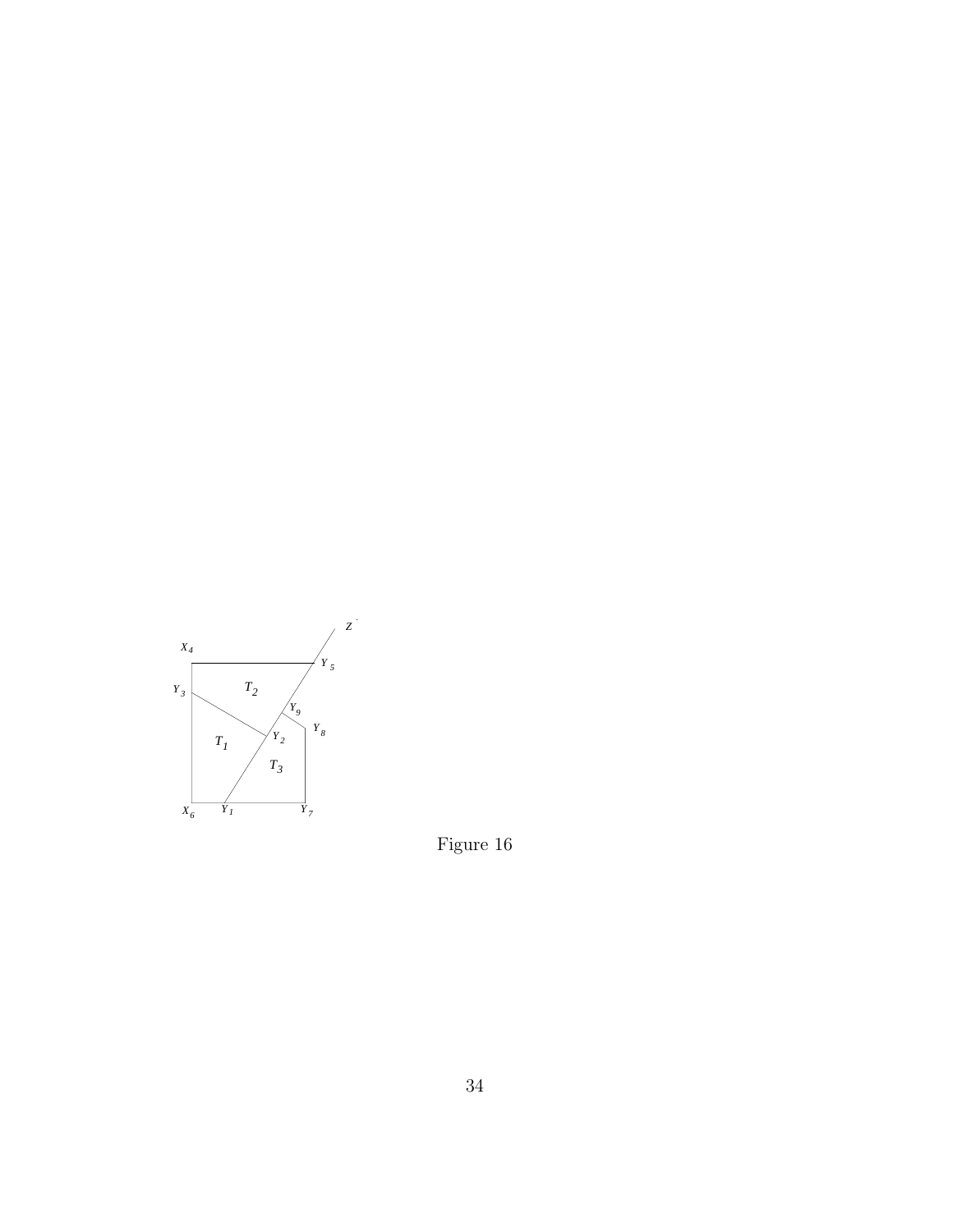Now we turn to the last step of the proof of Theorem [5.1.](#page-25-0) Let  $X_{i,j}$  denote the point with coordinates  $(i(a + b), j(a + b))$ . We denote by  $\Xi$  the set of squares  $\sigma_{i,j}$  that are tiled with four tiles. We have to prove that  $\sigma_{i,j} \in \Xi$  for every  $i, j \geq 0$ .

We prove this statement by induction on  $k = i + j$ . By Lemma [5.2,](#page-26-0)  $\sigma_{0,0} \in \Xi$ , since the segments  $X_{0,0}X_{0,2}$  and  $X_{0,0}X_{2,0}$  belong to U.

We have  $\sigma_{1,0} \in \Xi$ , since the broken line  $X_{0,2}X_{0,1}X_{1,1}X_{1,0}X_{3,0}$  belongs to U, and Lemma  $5.2$  applies.

We also have  $\sigma_{0,1} \in \Xi$ , since the broken line  $X_{0,3}X_{0,1}X_{2,1}$  belongs to U, and Lemma [5.2](#page-26-0) applies.

Let  $k \geq 2$ , and suppose that  $\sigma_{i,j} \in \Xi$  for every  $i, j$  such that  $i + j < k$ .

We prove  $\sigma_{k-j,j} \in \Xi$  by induction on j. As for  $j = 0, \sigma_{k,0} \in \Xi$  follows from Lemma [5.2,](#page-26-0) since  $\sigma_{k-1,0}, \sigma_{k-2,1} \in \Xi$  by the induction hypotheses, and thus the broken line  $X_{k-1,2}X_{k-1,1}X_{k,1}X_{k,0}X_{k+2,0}$  is covered by U.

Let  $0 < j \leq k$ , and suppose that  $\sigma_{k-j+1,j-1} \in \Xi$ . Then there are three cases.

If  $j \leq k-2$ , then  $\sigma_{k-j-2,j+1}, \sigma_{k-j-1,j}, \sigma_{k-j,j-1}, \sigma_{k-j+1,j-1} \in \Xi$  by the induction hypotheses. Therefore, the broken line

$$
X_{k-j-1,j+2}X_{k-j-1,j+1}X_{k-j,j+1}X_{k-j,j}X_{k-j+2,j}
$$

is covered by  $U$ , and Lemma [5.2](#page-26-0) applies.

If  $j = k - 1$ , then  $\sigma_{0,k-1}, \sigma_{1,k-2}, \sigma_{2,k-2} \in \Xi$  by the induction hypotheses. Therefore, the broken line  $X_{0,k+1}X_{0,k}X_{1,k}X_{1,k-1}X_{3,k-1}$  is covered by U, and Lemma [5.2](#page-26-0) applies.

Finally, If  $j = k$ , then  $\sigma_{1,k-1} \in \Xi$  by the induction hypotheses. In this case the broken line  $X_{0,k+2}X_{0,k}X_{2,k}$  is covered by U, and Lemma [5.2](#page-26-0) applies.

This completes the proof of Theorem [5.1](#page-25-0) and that of Theorem [1.1.](#page-1-1)  $\Box$